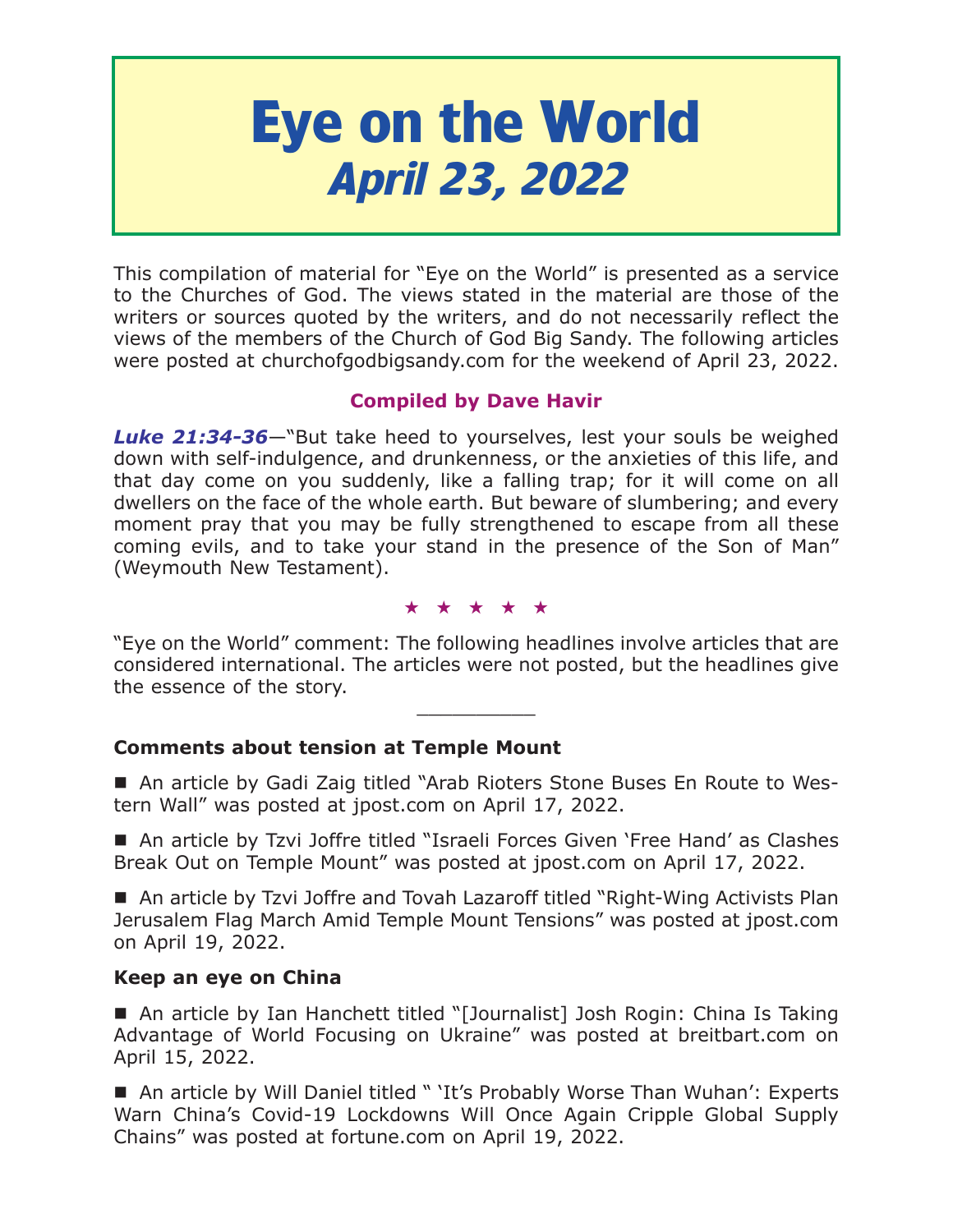# **Comments about China lockdown**

■ An article by Gabrielle Reyes titled "China Admits Shanghai Lockdown Causing 'Doubt, Anxiety and Fatigue' " was posted at breitbart.com on April 15, 2022.

■ A Reuters article by Eduardo Baptista titled "Growing Defiance of Covid Curbs in China Brings Wave of Arrests" was posted at reuters.com on April 15, 2022.

■ An article by Emily Craig titled "Apocalyptic Scenes in Shanghai's Rebellion Against Zero Covid Chaos: Residents Attack Police After Being Evicted to Create Quarantine Centers and Try to Break Barricades in Hunt for Food— While Hazmat-Clad Communist Thugs Still Can't Stop Cases Going Up" was posted at dailymail.co.uk on April 15, 2022.

 An article by Natasha Khan titled "Inside a Shanghai Mass Quarantine Center: No Showers, Lights on 24/7" was posted at wsj.com on April 17, 2022.

■ An article by John Hayward titled "China Censors Its Own National Anthem Amid Growing Unrest With Coronavirus Lockdowns" was posted at breitbart. com on April 18, 2022.

■ An article by Gabrielle Reyes titled "China Lockdowns: Shanghai Factories Allowed to Reopen If 'Workers Live On-Site' " was posted at breitbart.com on April 19, 2022.

# **The war from Russia's perspective**

 An article by Lauren Frias, Kelsey Vlamis and Erin Snodgrass titled "A Russian Philosopher Known as 'Putin's Brain' Said Russia's Retreat From Kyiv Was Only 'Temporary' " was posted at businessinsider.com on April 14, 2022.

 An article by Paval Polityuk and Maria Starkova titled "Russia Says Its Forces Clear Most of Mariupol, Strike Kyiv Suburb" was posted at gazette.com on April 15, 2022.

■ An article by Kelsey Vlamis titled "The First European Union Leader [Austrian Chancellor Karl Nehammer] to Meet With Putin Since the Invasion of Ukraine Says the Russian President 'Believes He Is Winning the War' " was posted at businessinsider.com on April 16, 2022.

 An article by Bassem Mroue titled "Syrian Fighters Ready to Join Next Phase of Ukraine War" was posted at apnews.com on April 18, 2022.

■ An article by Julian Borger titled "Russia Deploys Up to 20,000 Mercenaries [From Syrian, Libya and Elsewhere, Recruited by the Russian Mercenary Company Called the Wagner Group] in Battle for Ukaine's Donbas Region" was posted at theguardian.com on April 19, 2022.

 An article by Chris Pleasance titled "Pro-Russian Former Ukrainian MP Urges Putin to Carry Out 'Pre-Emptive Strike' With 'Weapons of Mass Destruction' Against His Home Country After Zelensky Warned Russia Could Resort to Using Nukes" was posted at dailymail.co.uk on April 19, 2022.

 An article by Ryan Saavedra titled "Russia Launches New Offensive in Ukraine After Regrouping Following Battering From Ukraine Forces" was posted at dailywire.com on April 19, 2022.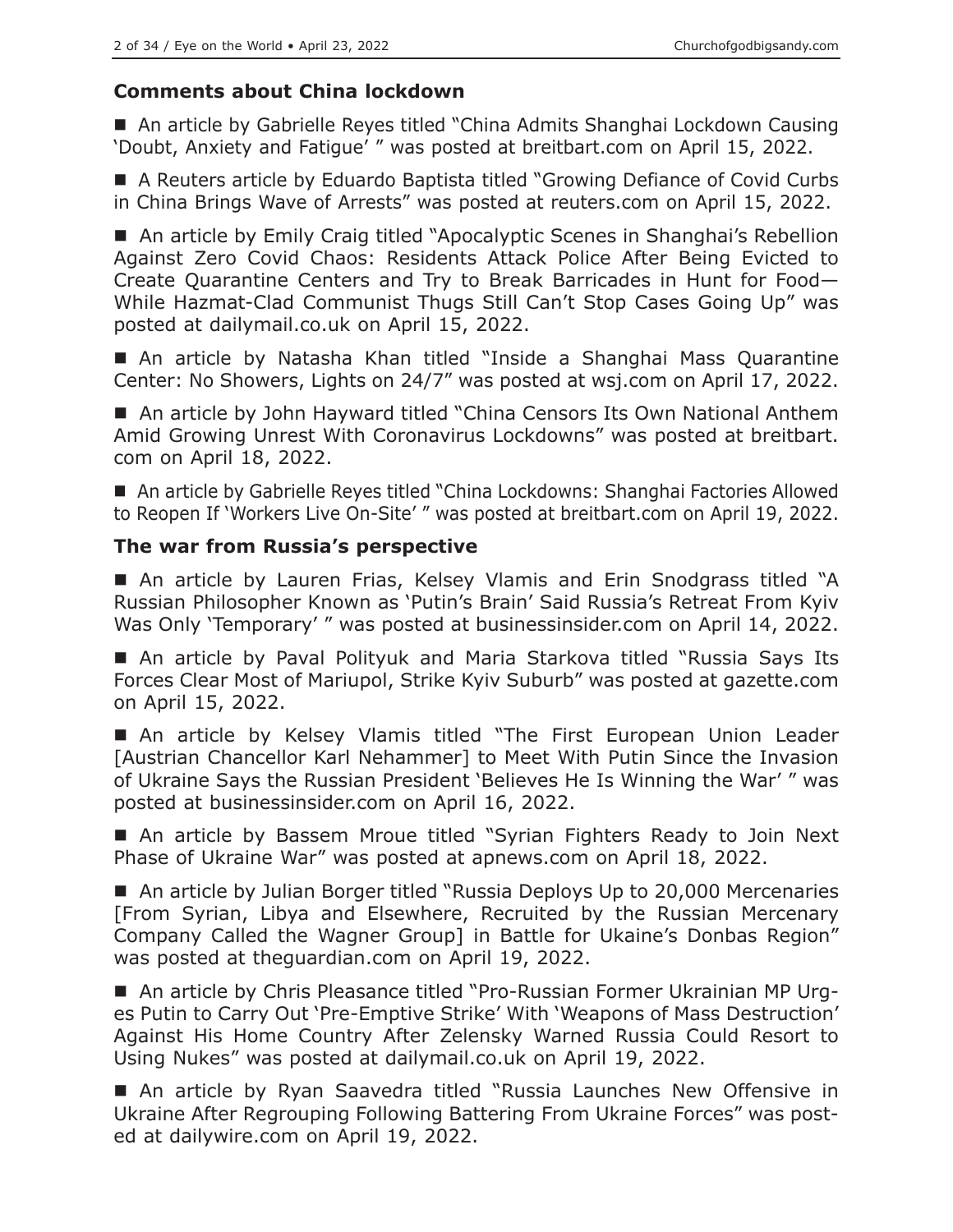■ An article by Patrick Goodenough titled "Putin Honors Brigade Accused of Bucha Atrocities: 'Duty, Valor, Dedication and Professionalism' " was posted at cnsnews.com on April 19, 2022.

■ An article by Tyler O'Neil titled "Russia Rejects Cease-Fire for Civilian Evacuation Amid Eastern Orthodox Holy Week" was posted at foxnews.com on April 19, 2022.

■ An article by Patrick Goodenough titled " 'Wake-Up Call': Russia Tests New ICBM, Claiming It Can Overcome All Missile Defense Systems" was posted at cnsnews.com on April 21, 2022.

## **The war from Ukraine's perspective**

■ An article by Azmi Haroun titled "Ukrainian Officials Say Retreating Russian Forces Left Booby Traps Including Explosives in Car Trunks, Washing Machines and Under Dead Bodies" was posted at businessinsider.com on April 14, 2022.

■ An article by Abbie Shull titled "Ukraine's New Missile Sank the Biggest Warship in Combat Since WWII" was posted at businessinsider.com on April 15, 2022.

 An article by Katherine Tangalakis-Uppert titled "Ukraine Says Between 2,500 to 3,000 of Its Troops Have Been Killed, Compared to Russia's 19,000" was posted at businessinsider.com on April 16, 2022.

 An article by Chris Tomlinson titled "Nearly a Million Ukrainian Refugees Have Already Returned to Their Country" was posted at breitbart.com on April 16, 2022.

 A Reuters article by Elizabeth Piper titled "Ukraine's Richest Man [Rinat Akhmetov] Vows to Rebuild Besieged Mariupol" was posted at reuters.com on April 16, 2022.

■ An article by Dominic Sandbrook (recalling a powerful lesson from history) titled "Joseph Stalin Starved Millions to Death—We Must Help Ukraine to Stop It Happening Again: As Vladimir Putin Uses Famine as a Weapon Against the Innocent" was posted at dailymail.co.uk on April 17, 2022.

■ An article by Josephine Harvey titled "MSNBC's [Intelligence Analyst] Malcolm Nance Joins Fight Against Russia in Ukraine: 'I'm Done Talking' " was posted at businessinsider.com on April 18, 2022.

 A video and an article by Walter Finch titled "Astonishing Moment Ukrainian Tank Shoots Through a Building and Blasts Russian Armored Vehicle" were posted at dailymail.co.uk on April 19, 2022.

■ An article by Chris Jewers titled "Streets Which Were Littered With Rubble and Destroyed Tanks Are Clear Once More in Bucha After Incredible Clear-Up ... as Putin Honors Troops Who Carried Out Atrocities in the Town" was posted at dailymail.co.uk on April 19, 2022.

 An article by Bill Bostock titled "Ukrainian Millionaire [Andrey Stavnitser] Says He Asked the Military to Bomb His Mansion When He Saw Russian Troops Occupying It" was posted at businessinsider.com on April 19, 2022.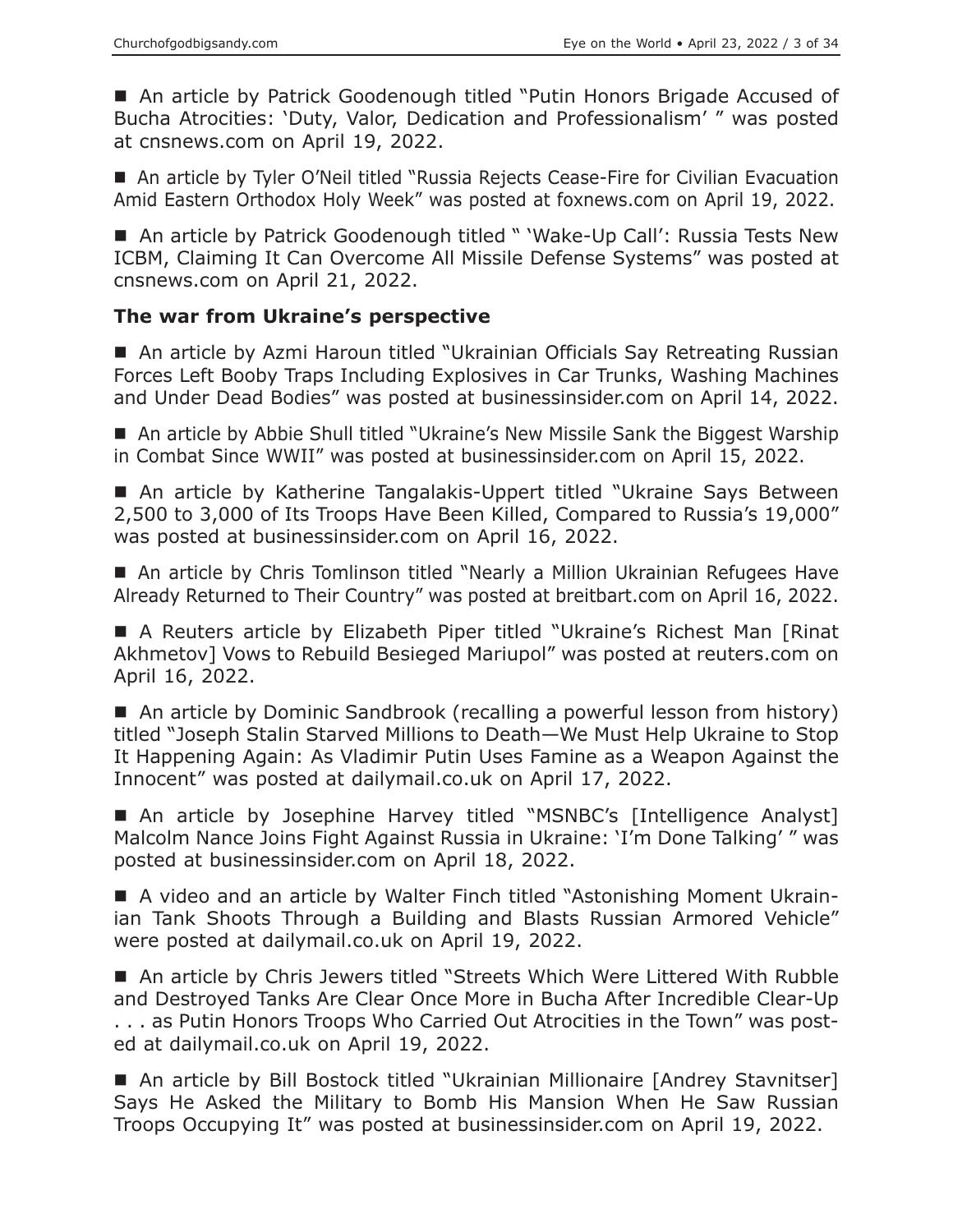An article by Natalie Musumeci titled "Wladimir Klitschko Says Ukraine Will 'Close the Sky on Our Own' After Biden and Other Allies Refuse to Set Up a No-Fly Zone Over Ukraine" was posted at businessinsider.com on April 19, 2022.

# **Comments about NATO and the war**

■ An article by Tami Abdollah titled "Guns, Bomb Shelters and Anti-Radiation Meds: More People in Finland Prepare for War With Russia" was posted at usatoday.com on April 14, 2022.

■ An article by Patrick Goodenough titled "Russia Warns Sweden, Finland on Joining NATO: Nobody Wants 'Nukes a Stone's Throw From Their House' " was posted at cnsnews.com on April 15, 2022.

# **Comments about Russian gas**

■ An article by David A. Merkel titled "Which Countries Can Replace Russia as Europe's Gas Suppliers? [Israel, Turkmenistan and Kazakhstan Are Possible; Led by Azerbaijan, the Southern Gas Corridor May Be Europe's Best Solution]" was posted at jpost.com on April 16, 2022.

■ An article by Carla Mozee titled "Oil Could Jump to \$185 a Barrel If the EU Agrees to an Immediate Ban of Russian Crude Exports, Says JPMorgan" was posted at businessinsider.com on April 19, 2022.

■ An article by Frances Martel titled "Russia Confirms Europe 'Significantly Increased Gas Purchases'—Funding Ukraine War" was posted at breitbart. com on April 20, 2022.

■ An article by Craig Bannister titled "Russia's Revenue From Energy Exports Projected to Surge to \$321 Billion in 2022, Fuel Record Current-Account Surplus" was posted at cnsnews.com on April 20, 2022.

# **Sanctions against Russia**

■ An article by Harry Robertson titled "The U.S. Blocks Russia From Making a \$600 Million Bond Payment as It Ramps Up the Pressure on Moscow" was posted at businessinsider.com on April 5, 2022.

■ An article by Huileng Tan titled "Russia Says It Will Sue If Forced Into a Default—Which Would Be the Country's First External Sovereign Debt Default in Over a Century" was posted at businessinsider.com on April 11, 2022.

■ An article by Megan Henney titled "Russian Economy Poised to Crash [With Goldman Sachs Forecasting a 10% Decrease] as Sanctions Take Their Toll" was posted at foxbusiness.com on April 15, 2022.

■ An article by Matthew Loh titled "Despite Putin's Claims That the West's 'Economic Blitzkrieg Strategy Didn't Work'—Moscow's Mayor Says the City Is About to Lose 200,000 Jobs" was posted at businessinsider.com on April 18, 2022.

# **Comments about Russian oligarchs**

 An article by Alexander Nazaryan titled "Putin Nemesis Bill Browder Reveals the 'Real Money' Funding Kremlin's War [a Trillion Dollars that Putin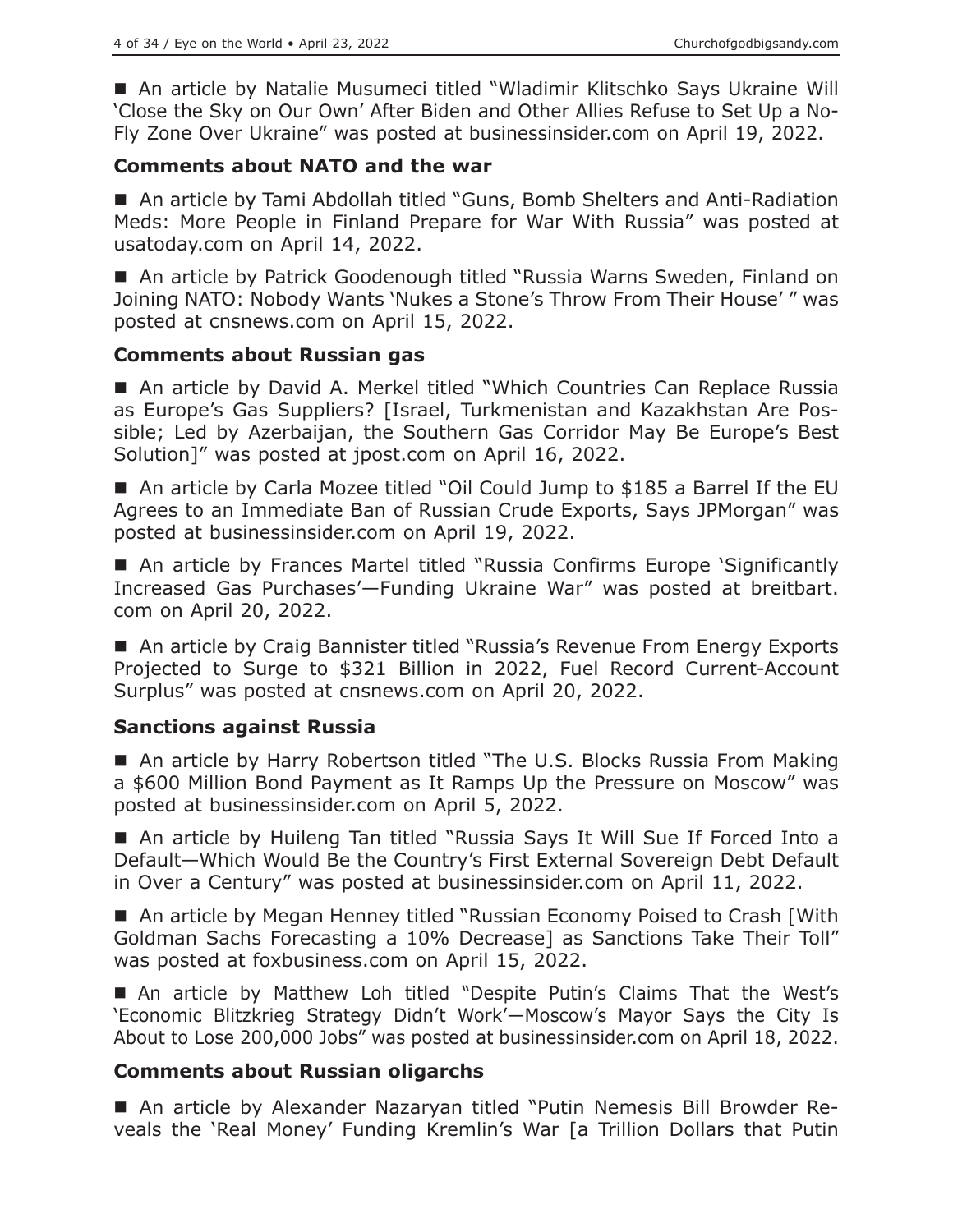and Russian Oligarchs Have Stolen From the Russian People]" was posted at businessinsider.com on April 14, 2022.

 An article by Kelsey Vlamis titled "Ukraine Has Seized the Assets of Captured Putin Ally Viktor Medvedchuk, Including 50 Homes, 26 Cars, 30 Plots of Land and One Yacht" was posted at businessinsider.com on April 14, 2022.

■ An article by Sam Tabahriti titled "12 Sanctioned Oligarchs, Including Usmanov, Abramovich and Putin's Former Judo Sparring Partner, Are Linked to More Than \$1 Billion Worth of UK Property" was posted at businessinsider. com on April 16, 2022.

# **Comments about Russia and China**

■ An article by Thomas Lifson titled "Kamala Announces U.S. Will Ban Tests of Anti-Satelitte Missiles, Handing Space War Superiority to China and Russia" was posted at americanthinker.com on April 20, 2022.

# **Comments about China**

■ An article by Liu Xuanzun titled "J-20 Fighter Jet [China's Most Powerful, Domestically Developed Stealth Fighter Jet] Starts Routine Training Patrols in East, South China Seas" was posted at globaltimes.cn on April 13, 2022.

■ An article by John Grady titled "Panel: China Planning a 'Go Big, Go Early' Strategy Against Taiwan" was posted at news.usni.org on April 14, 2022.

■ An article by Alastair Gale titled "Ukraine War Stokes Concerns in Taiwan Over Its Fragile Internet Links" was posted at wsj.com on April 18, 2022.

■ An article by Frances Martel titled "U.N. Celebrates 'Chinese Language Day' as Beijing Crushes Tibetan, Uyghur Speakers" was posted at breitbart. com on April 20, 2022.

■ An article by Matthew Loh titled "China's Millennials Are Shunning Marriage at Alarming Rates, and It's Creating a Nationwide Population Crisis That Beijing Can't Magically Fix" was posted at businessinsider.com on April 20, 2022.

■ Looking back to April 7, an article by John Hayward titled "China Angrily Denies Evidence of Slow Planting, Potential Crop Shortages" was posted at breitbart.com on April 7, 2022.

 An article by John Hayward titled "Nervous China Pressures Farmers to Prepare for More Crops" was posted at breitbart.com on April 20, 2022.

# **Comments about Israel**

■ An article by Staff titled "This Passover We Remember That Not All Are Free" was posted at jpost.com on April 15, 2022.

 An article by Laurie Kellman titled "Israel Successfully Tests New Laser Missile Defense System [Called 'Iron Beam' Which Is Designed to Complement a Series of Aerial Defense Systems Including Iron Dome]" was posted at defensenews.com on April 15, 2022.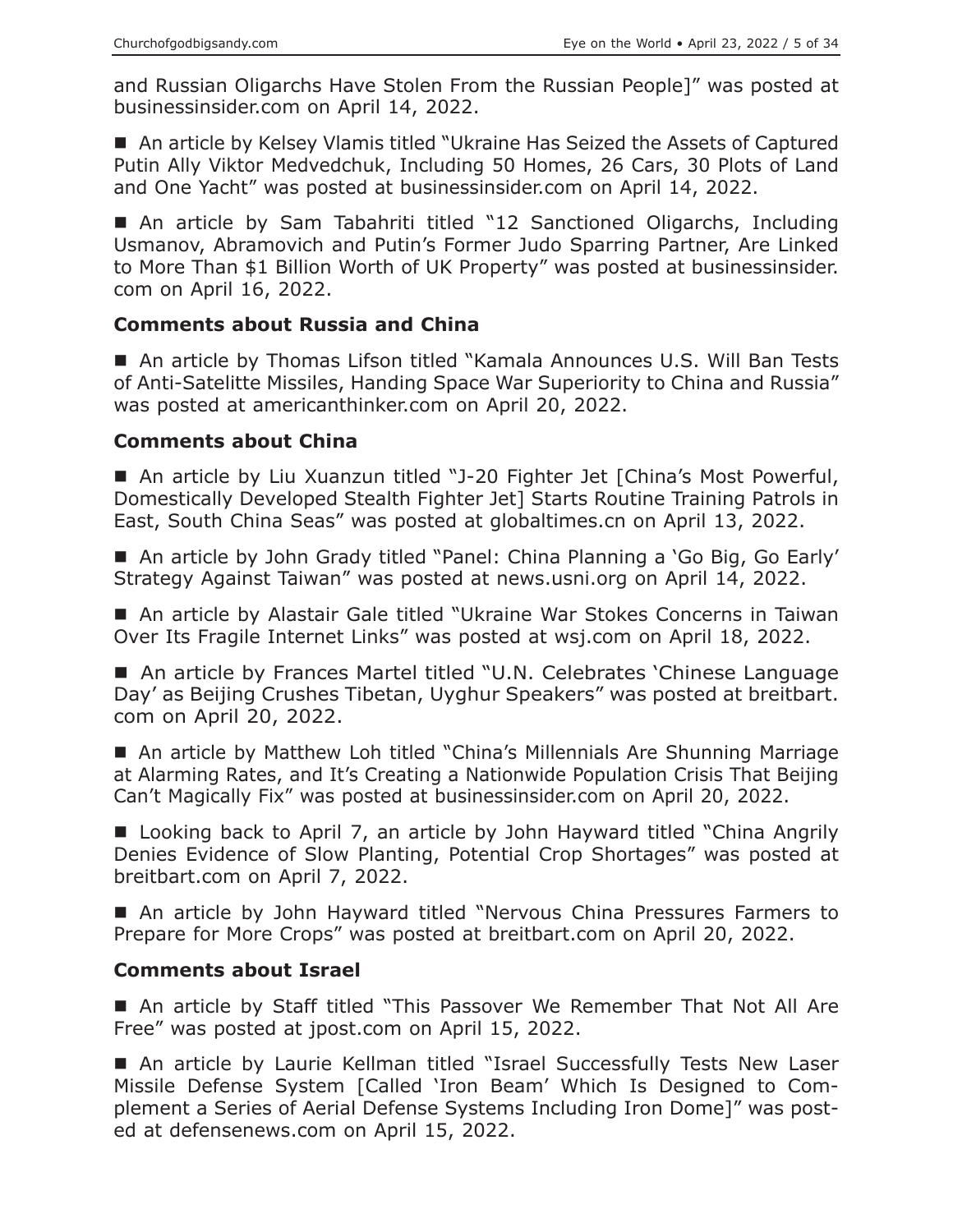■ An article by Sarah Oliver titled " 'The Holy Land Is Turning Into Disneyland': Christians Are Being Driven Out of Jerusalem by Hate Crimes and Economic Hardship Which Will Leave the Site Nothing More Than a 'Tourist Theme Park' " was posted at dailymail.co.uk on April 16, 2022.

■ An article by Ben Caspit titled "Netanyahu's Prime Minister's Office Was Bugged for a Decade—Report" was posted at jpost.com on April 16, 2022.

 An article by Staff titled "Russians Flee Putin Regime to Join Ukraine Refugees Enjoying Safety in Israel" was posted at breitbart.com on April 17, 2022.

■ An article by Staff titled "Israel and UAE Collaborate to Provide Rapid Blood Tests" was posted at jpost.com on April 17, 2022.

# **Comments about Iran**

■ An article by Maziar Motamedi titled "Iran Warns Israel on National Army Day" was posted at aljazeera.com on April 18, 2022.

 A Reuters article by Parisa Hafezi titled "Raisi Says Iran Will Target Heart of Israel if It Acts Against Iranian Nation" was posted at reuters.com on April 18, 2022.

# **Comments about Saudi Arabia**

■ An article by John Hayward titled "Saudi Arabia's Crown Prince Discusses 'Strategic Partnership' With China's Xi Jinping" was posted at breitbart.com on April 15, 2022.

■ An article by Bill Bostock titled "White House Stops Asking Saudi Arabia to Pump More Oil to Offset Biden's Russian-Energy Ban, Reports Say, As US-Gulf Relations Hit New Low" was posted at businessinsider.com on April 20, 2022.

# **International miscellaneous news**

 A press release titled "Nigeria: Eight Years After Chibok More Than 1,500 Children Abducted by Armed Groups" was posted at amnesty.org.uk on April 13, 2022.

■ An article by India McTaggart titled "Schools Should Teach Children About Porn, NEU [National Education Union in Britain] Conference Hears" was posted at telegraph.co.uk on April 13, 2022.

 An article by Adam Shaw titled "UK Announces Deal to Send Illegal Migrants to Rwanda, Says It Is Made Possible by Brexit" was posted at foxnews.com on April 14, 2022.

 A Reuters article by Michael Holden titled "Boris Johnson to Leave British Woes Behind in Visit to India" was posted at reuters.com on April 16, 2022.

■ An article by Joshua Zitser titled "Gang of Thieves [in Northeastern India] Dismantled and Stole a 550-Ton Iron Bridge in Broad Daylight [for Its Lucrative Scrap Value]" was posted at businessinsider.com on April 16, 2022.

■ An article by Chris Tomlinson titled "Sweden Sees Days of Riots Over Quran-Burning Danish Politician [Rasmus Paludan]" was posted at breitbart. com on April 17, 2022.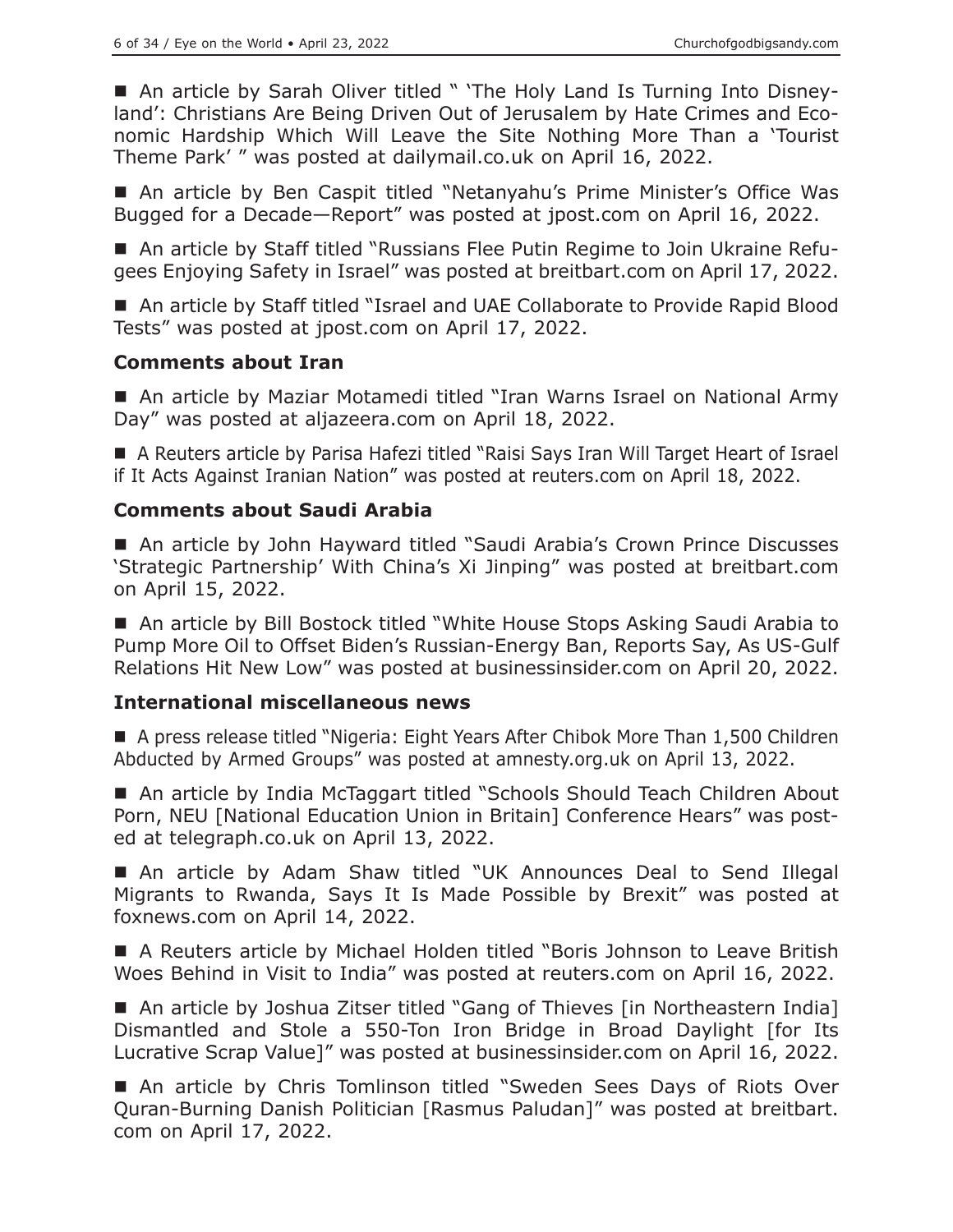■ An article by Douglas Murray titled "Why Are the Left's Woke Warriors So Desperate to Destroy Winston Churchill? Because If the West's Greatest Hero Can Be Made to Fall, They Can Force Anything on Us" was posted at dailymail.co.uk on April 17, 2022.

■ An article by Frances Martel titled "North Korea Tests 'Guided Weapon' to Improve 'Operation of Tactical Nukes' " was posted at breitbart.com on April 18, 2022.

■ An article by Leif Le Mahieu titled "South African Flooding Death Toll Hits Over 400, Thousands Left Homeless" was posted at dailywire.com on April 19, 2022.

★★★★★

An article by Tuly Weisz titled "When Blood Spills on Passover and Easter, It's Time to Build the Temple" was posted at jpost.com on April 18, 2022. Following is the article.

 $\overline{\phantom{a}}$  , where  $\overline{\phantom{a}}$ 

One would have hoped that yesterday's unique convergence of Passover, Easter and Ramadan would have led to a wonderful day of peace and brotherhood in the spiritual capital city of Jerusalem. Alas, any dream of religious harmony on a day holy to all three great Abrahamic faiths, was shattered by Muslim rioters who turned the Temple Mount into a bloody battlefield hurling stones at Jewish worshippers and Israeli vehicles.

Palestinian terrorists have been fanning the flames of religious violence in recent weeks, as Israelis have been preparing for the Passover holiday, observed this week. On Thursday evening, April 8, a Palestinian terrorist attacked Tel Aviv's busy Dizengoff Square where mainly secular Israeli young people were crowded at bars and cafes, tragically murdering three Jews in their 20s.

Shortly after the deadly massacre, Hamas explained their motive and declared, "The continuing terrorism of the occupation and its crimes, attempts to Judaize Jerusalem and to perform sacrifices in the Al-Aqsa Mosque to build its so-called 'Temple' during what they call 'Passover'—against it stands blood and bullets."

Through their statement, Hamas exposed their greatest fear: that Israel will start to build the Temple.

For thousands of years, Jews have been praying for a return to the Land of Israel. Over the last century, we have miraculously been restored to our homeland from the four corners of the earth, but are still awaiting the proper time to build the Temple.

Judaism is incomplete without the Temple, and Passover is a prime example, as Deuteronomy makes clear: *"You are not permitted to slaughter the Passover sacrifice in any of the settlements that Hashem your God is giving you; but at the place where Hashem your God will choose to establish His name, there alone shall you slaughter the Pesach sacrifice, in the evening, at sundown, the time of day when you departed from Egypt." (Deuteronomy 16:5,6)*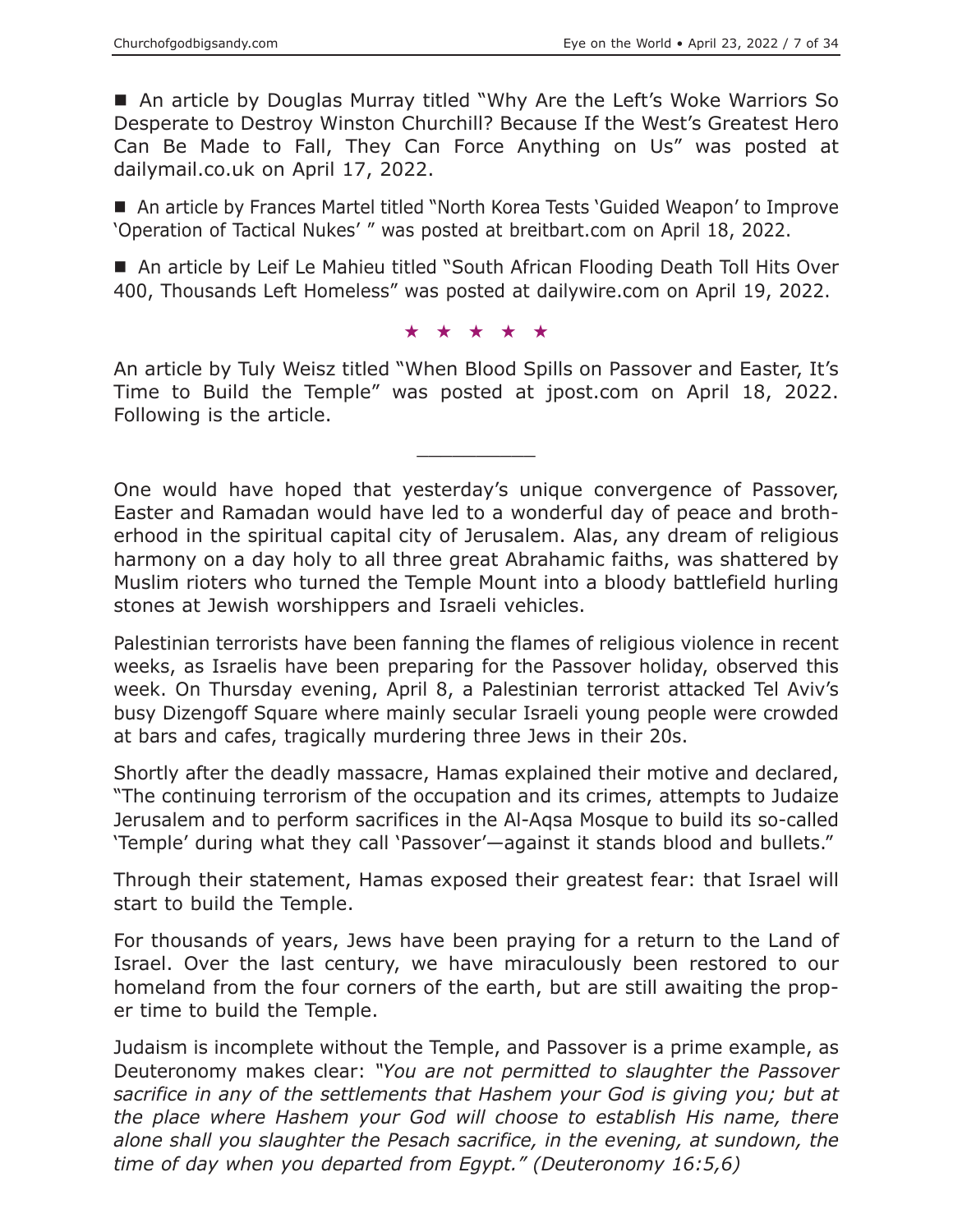Hamas is terrified that after close to 75 years of statehood, Israel will begin turning its attention to the place where God chose to establish His name. In fact, each year, more and more Israelis take the dangerous risk of ascending the holy mountain under the hostile guards of Jordanian officials.

Palestinian terrorists are getting scared as Jews are getting serious about restoring our holy of holies, the site we pray towards every day, and the building we beseech God for repeatedly throughout our liturgy.

On a national level, the rebuilding of the Temple would be a great humiliation to Palestinian terror groups, but on a religious level, the construction of Judaism's Third Temple would in no way pose a threat to Islam, whose main religious holy sites are in Mecca and Medina.

Responsible Jewish, Christian and Muslim leaders should use this recent wave of Islamic violence to immediately begin discussing practical and peaceful steps for the rebuilding of the Temple on the Temple Mount. It could be done without damaging or disrespecting the Dome of the Rock or Al Aqsa, as part of a future peace plan between Israel and her Arab neighbors to end the plague of Islamic terror once and for all.

During periods of history, Islam held great respect for Judaism's Temple in Jerusalem, and one can imagine many potential scenarios in the ever-changing Mideast, where significant segments of Islam could do so once again.

Similarly, for many centuries, Christianity looked at the Temple with hostility, but as relations between Jews and Evangelicals have improved in recent years, some Christians are rethinking their relationship with the Temple.

I asked John Enarson, the Christian relations director of Cry for Zion, a Temple Mount advocacy group, what his thoughts were on the connection between Easter and the Temple, and the implications for Christians today.

"We Christians have often thought that Resurrection Sunday spelled the end for the Holy Temple in God's plan," Enarson explained. "But when we read the Gospels and Book of Acts carefully, the Apostles continued to be passionate for God's House in Jerusalem, including Paul. As God is restoring Zion, we need to rediscover our own texts with Jewish glasses, and that includes God's Temple."

With more Christians coming alongside the Jews and becoming passionate about the need to rebuild the Temple in Jerusalem, we have a unique opportunity today.

Rather than lamenting the terrible violence that disrupted Passover, Easter and Ramadan, we must take steps to prevent religious violence from causing further blood to be spilled in the streets of Jerusalem. It's time for peace-loving Jews, Christians and Muslims to come together and build the "house of prayer for all nations."

★★★★★

An article by Michelle Malkin titled "GLSEN's Groomers in Plain Sight" was posted at creators.com on April 12, 2022. Following is the article.

 $\overline{\phantom{a}}$  , where  $\overline{\phantom{a}}$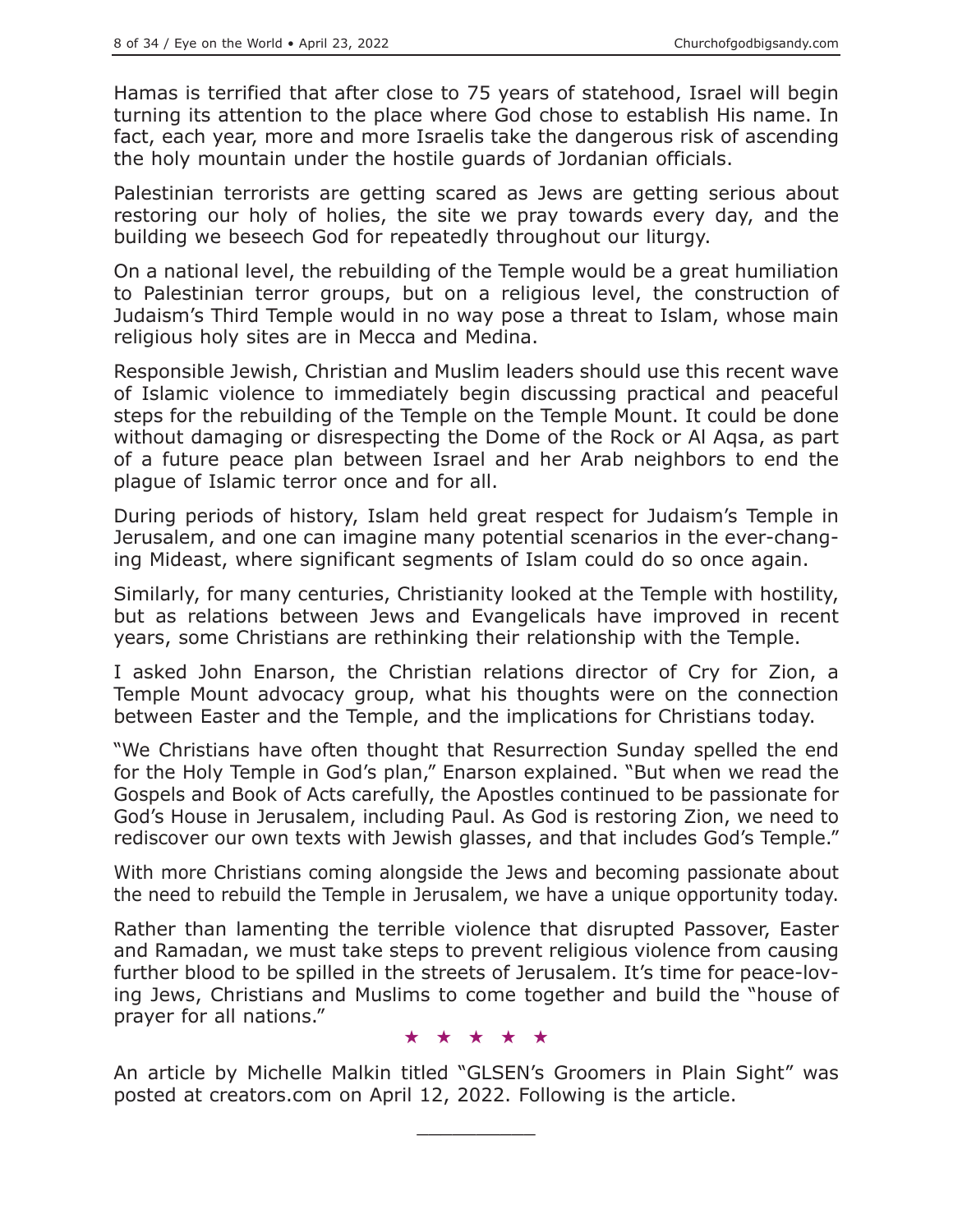Everything old is new again as a new generation of parents takes on kiddieporn curriculum producers masquerading as anti-bullying crusaders. So let me repeat a warning I've issued repeatedly to families across the country: "Diversity." "Tolerance." "Safety." If a corporate-funded educational nonprofit targeting K-12 students employs those weasel words, get your kids as far away as possible, start following the money and stop being afraid.

For 25 years—yes, friends, a full quarter-century—I've reported on the perverse and pedophilia-promoting work of a massive propaganda network founded in 1990 and originally called the National Gay, Lesbian and Straight Teachers Network, or GLSTN, "to address homophobic and heterosexist behavior and bias in schools." Radical leftist community organizers in Chicago spearheaded GLSTN's hijacking of elementary, middle and high school classrooms under the guise of creating "safe schools." Through annual conferences, educator training, brainwashing films such as "It's Elementary," and dissemination of sexually explicit and age-inappropriate books, the group enticed children into the alphabet mafia and demonized Christian nuclear families who dared dissent.

GLSTN was renamed the Gay, Lesbian and Straight Education Network, or GLSEN, in 1997 as it expanded its political advocacy and deepened its coffers filled with cash from Fortune 500 companies targeting children including Hollister, Disney, YouTube, Urban Outfitters and Nickelodeon. Other major sponsors and contributors to GLSEN hail from Wall Street, pedo-clogged Hollywood circles: convicted sex predator Harvey Weinstein-tied talent agency CAA, Goldman Sachs, Wells Fargo, and Marilyn and Jeffrey Katzenberg.

I reported extensively on the vile and toxic GLSEN reading materials pimped by President Barack Obama's safe schools czar and GLSEN head Kevin Jennings in 2009, but I first learned of GLSTN/GLSEN's grooming activities in the fall of 1997 while an editorial writer and columnist at the Seattle Times from my friend Linda Jordan, a citizen whistleblower and relentless independent investigator.

Following is what I wrote at the time.

"Picture this: Two bare-chested boys embraced in a kiss. A third person, whose face is not shown but is also bare-chested, stands off to the side with his hand on the head of one boy. Below the vivid color photo, which is posted on the Internet home page of a group called 'AltKids,' is a caption explaining that the group provides a service 'in which gay and bisexual kids can find partners or friends of the same sexual orientation.' To post messages on the site's 'Alternative Connections' page, users must register not just their name and age, but their height, weight, hair color, eye color, address and phone number.

"Until last week, after West Seattle citizen activist Linda Jordan and other concerned parents complained to the school board, this on-line 'service' was advertised on the 'links' section of the National Gay, Lesbian, and Straight Teachers Network (GLSTN). GLSTN provides support to a chapter in Washington state, many of whose members are employed by the Seattle School District's Sexual Minority Advisory Council. The Council promoted the national GLSTN office's web site in literature made available to schoolchildren.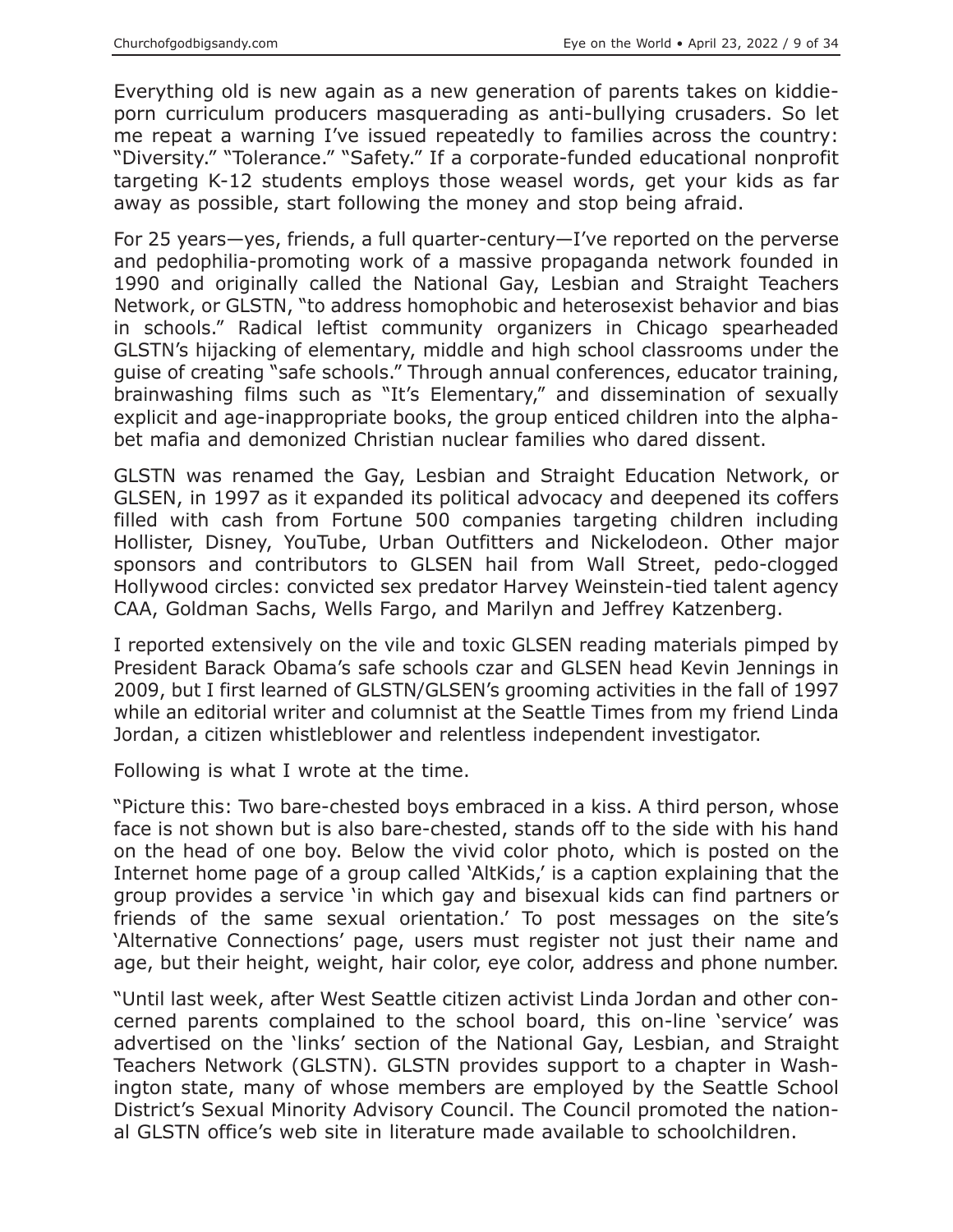"Prior to Jordan's complaint, Seattle students had unlimited access to the GLSTN site and to the smutty AltKids link. After viewing the photos, the district's legal counsel, Mark Green, contacted the national GLSTN office, which has removed the AltKids link from its site pending further investigation. Green told me that district computer technicians have blocked the site from public school computers. Kudos to Jordan for making the schools safer. But where were all the district's guardians? What other exploitative materials are children being exposed to in the name of teaching tolerance and self-respect?"

Jordan had been raising hell about child sex abuse in the Seattle public schools and juvenile court system for years—and flagged the longtime allegations of young boys who accused powerful King County Superior Court Judge Gary Little of molesting them while he was a teacher and volunteer counselor. She could smell a child predator from a mile away, and she knew their habits. Little committed suicide outside his chambers hours before the Seattle Post-Intelligencer was set to publish a long-suppressed expose of Little's sex crimes against children and systematic abuse of power.

Everything Jordan told me was right. The newspapers and powerful NBC TV affiliate station had covered up Little's pedo record. So had the statewide Commission on Judicial Conduct.

One reporter told The Washington Post that local elites kept quiet about Little's creepy proclivities and suspicious sleepovers with juvenile delinquents because Seattle was "a liberal city" and "some people refrained from criticizing Little for fear of being accused of unfairness to gays."

And so it has been for the entire kiddie-porn industry that has metastasized in America's K-12 schools for at least 25 years, when I first reported on that internet pedo recruitment website in Seattle schools.

Silence is complicity. Complicity in the sexual exploitation of children in the name of "diversity," "tolerance" and "safety" is an unconscionable crime. The groomers aren't even hiding in plain sight. They've been out in the open, feeding on your fear and feasting on your children.

#### ★★★★★

An article by Oliver North and David Goetsch titled "Biden's Family Scandal: Never Underestimate the Power of Blackmail" was posted at townhall.com on April 19, 2022. Following is the article.

 $\overline{\phantom{a}}$  , where  $\overline{\phantom{a}}$ 

The Hunter Biden coverup continues to unravel and, as it does, questions about the president's involvement become harder to dodge. Hunter's nefarious dealings with what at the time was China's largest energy company, CEFC, are well-documented, as are his questionable activities in Russia and Ukraine. The concept is known as influence peddling, a smarmy practice refined to an art form in "the swamp."

Hunter Biden's "take" from Russia while his father was vice president was reportedly at least \$3.5 million, for which he did nothing but be Joe Biden's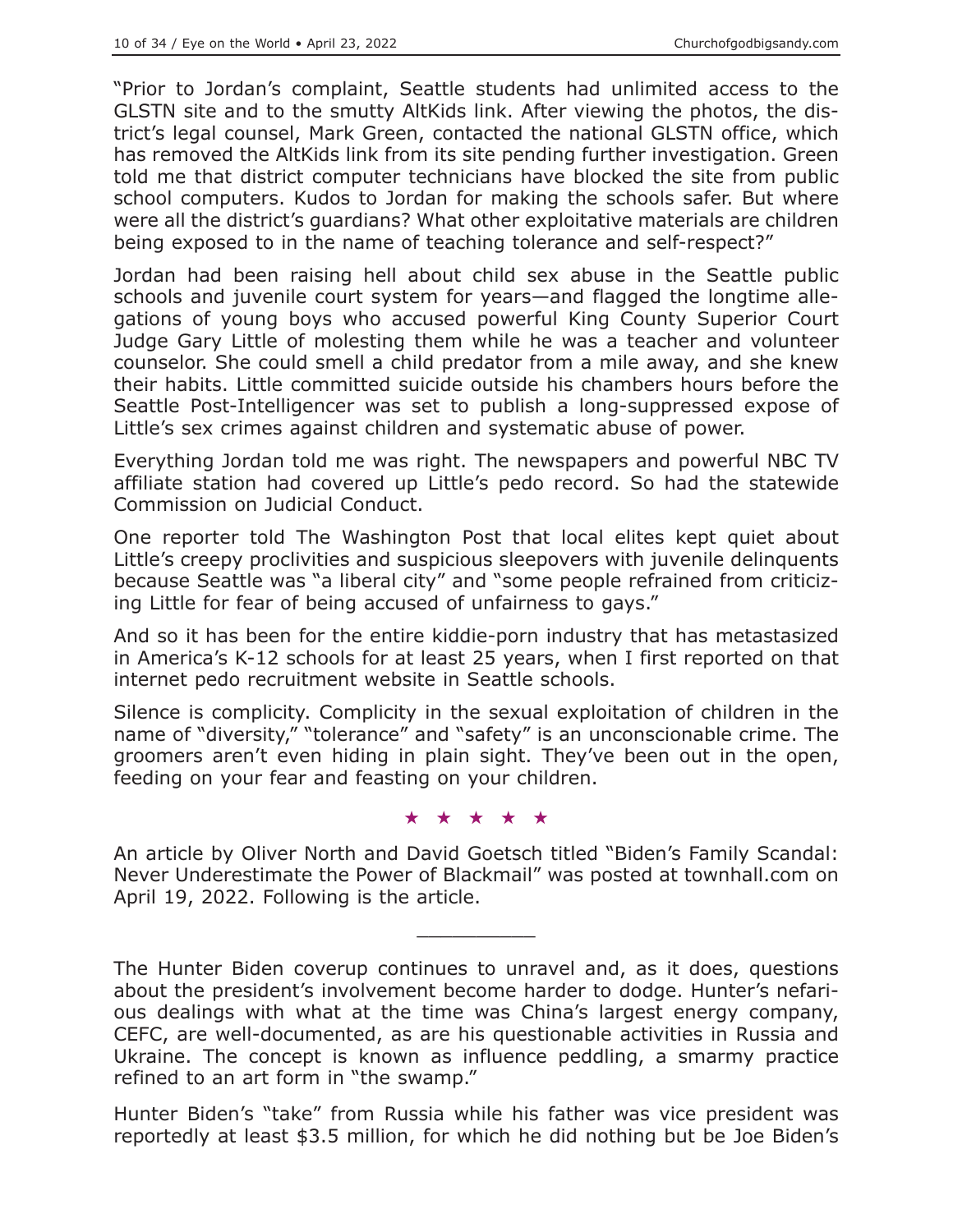son. Now, Joe Biden is president of the United States and is directly accusing Russian President Vladimir Putin of war crimes and genocide in Russia's invasion of Ukraine. The possibility of blackmail is undeniable.

Hunter Biden never provided any substantive service to his foreign patrons. He was widely known to be a spoiled, profligate son of privilege. All Hunter Biden ever peddled to China, Russia and Ukraine was access to his father, then vice president of the U.S. Hunter not only compromised his father but set him up for blackmail.

Now, as president, Joe Biden is in the unenviable position of having to stand up to two enemies—Russia and China—who likely have evidence damaging to his presidency. Neither Russia nor China have yet publicly released information damning to Joe Biden. This may be because they want him—hapless, easily manipulated and cognitively challenged—right where he is: in the White House. His replacement, Vice President Kamala Harris, could be even more difficult to control.

There already appears to be sufficient evidence against Hunter Biden to convict him of what is likely to be illegal influence peddling—but what about Joe? Did Joe Biden use his position as vice president to arrange lucrative business deals for his hapless, drug abusing, sex-addicted son? Is our president compromised by his actions on behalf of Hunter and his brother James?

The mainstream media refuses to acknowledge the elephant in the room: Was Joe Biden actually part of Hunter's deals? Is he the "big guy" mentioned in the now infamous email of May 13, 2017, authored by James Gilliar of the international consulting firm J2cR? This email contains a line that may eventually open the Pandora's box of "Bidengate." It reads: "10 held by H for the big guy?" There is little doubt the "H" mentioned in the May 13 email is Hunter and the "10" refers to \$10 million. It is difficult to draw any conclusion other than the "big guy" is Joe Biden.

As you contemplate the questions we raise and the mainstream media's continued denial of Joe Biden's involvement in his son's treacherous dealings with foreign governments, consider one more question: How did a lifelong politician who often claimed to be the "poorest man in the United States Senate" suddenly become a multimillionaire on the vice president's salary, which in 2017 was \$230,700?

Unless the Biden administration's Justice Department quashes the investigation being conducted by John Durham, the questions we raise will eventually be answered. In the meantime, our advice for Americans who want to know the truth behind this sordid scandal is simple: Never underestimate the power of blackmail. Foreign governments—the Chinese Communist Party in particular—are masters at using blackmail to gain influence and hold people in positions of power hostage.

Consider the words of Christopher Wray, director of the FBI, speaking to the Hudson Institute in July 2020: ". . . China uses a diverse range of sophisticated techniques—everything from cyber intrusions to corrupting trusted insiders" to gain influence. Wray goes on to say blackmail is one of the CCP's favorite tactics for corrupting powerful insiders. Is the Biden family corrupt?

★★★★★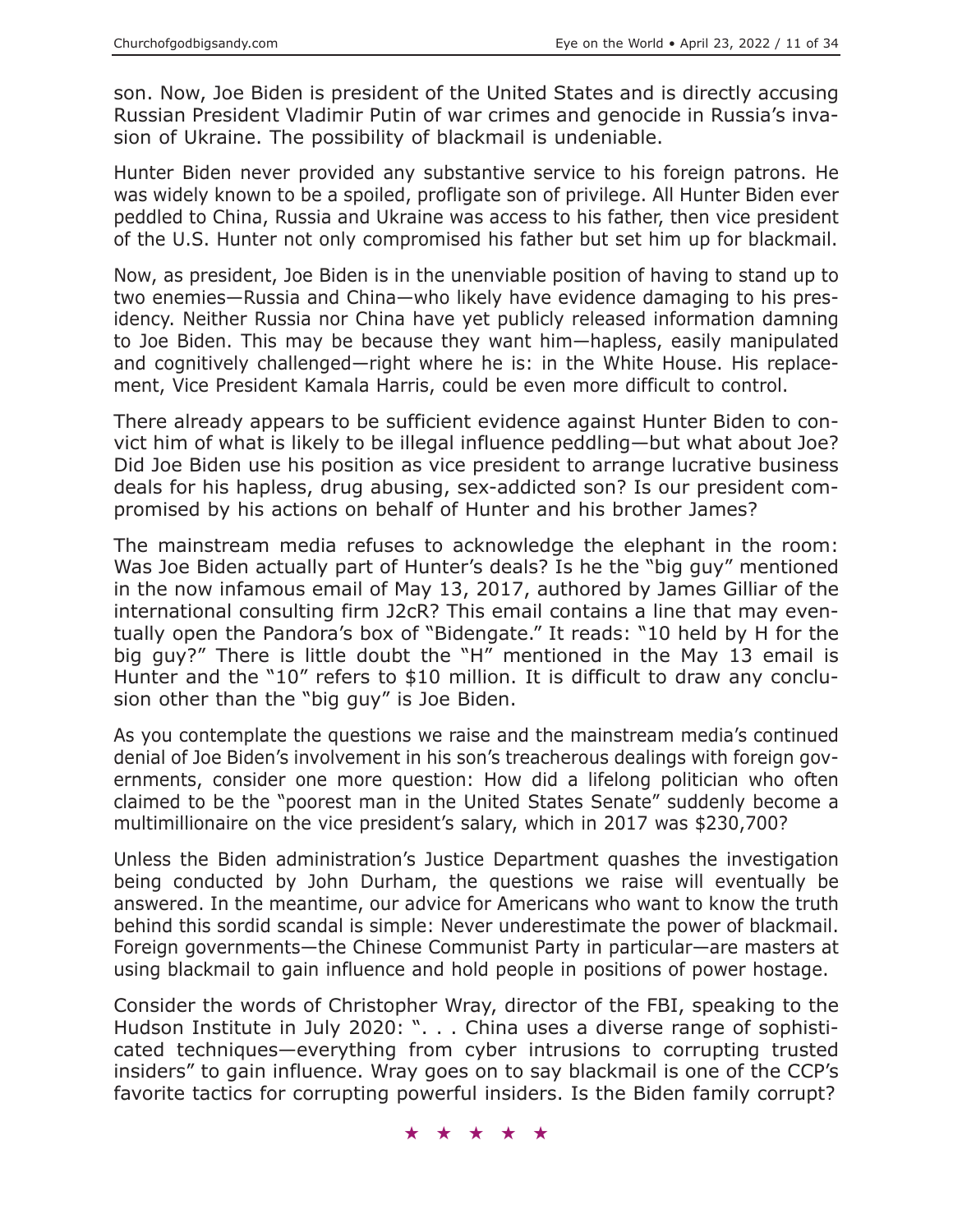An article by Pat Buchanan titled " 'Open Borders' Biden Is Remaking America" was posted at townhall.com on April 19, 2022. Following are excerpts of the article.

 $\overline{\phantom{a}}$  , where  $\overline{\phantom{a}}$ 

"The United States shall guarantee to every State in this Union a Republican Form of Government, and shall protect each of them against Invasion."

So reads Article IV, Section 4 of the Constitution.

Historically, that constitutional duty—to protect America's states against invasion—has been the province of the president of the United States, the chief executive, who today is Joe Biden.

How did Biden's predecessors do in discharging their duty to secure America's borders?

■ During the War of 1812, President James Madison assigned the defense of New Orleans against an invading British army that had just burned the Capitol and White House to Gen. Andrew Jackson.

■ On Jan. 8, 1815, Jackson crushed the battle-hardened and numerically superior British force that had invaded our country. Jackson was also the chosen instrument of President James Monroe to punish and expel Indian marauders raiding Georgia from Spanish Florida in 1818. Exceeding his mandate, the resolute Jackson entered Florida, expelled the Spanish governor and annexed the peninsula for the United States after executing two British subjects and almost igniting a war with Great Britain.

■ In 1845, President James K. Polk sent an American army to Texas to validate our claim to all the land north of the Rio Grande that had belonged to the Lone Star Republic when it seceded from Mexico in 1836 and joined the Union in December of 1845.

**President Andrew Johnson sent an army to the Mexican border to effect** the removal of a French army and Paris-backed regime that had colonized Mexico while the Union was preoccupied with the Confederacy. The French departed, leaving behind the hapless Habsburg emperor they had installed to face a firing squad.

 When Pancho Villa conducted his murderous raid into Columbus, New Mexico, in 1916, Woodrow Wilson sent Gen. John Pershing with an army of 6,000 into Mexico to run him down. They never caught Villa.

By Dwight Eisenhower's first term, one million illegal immigrants had moved into the United States from Mexico. Ike commissioned his friend and West Point classmate Gen. Joseph Swing to effect their removal.

All of these incidents involved America's southern border, and each of the presidents of that day took seriously their constitutional duty to defend the nation's borders against invasion, violent or nonviolent.

And how has President Joe Biden discharged that obligation?

Migrants are steadily converting America from a First World Western nation into a predominantly Third World country. What do these endless thousands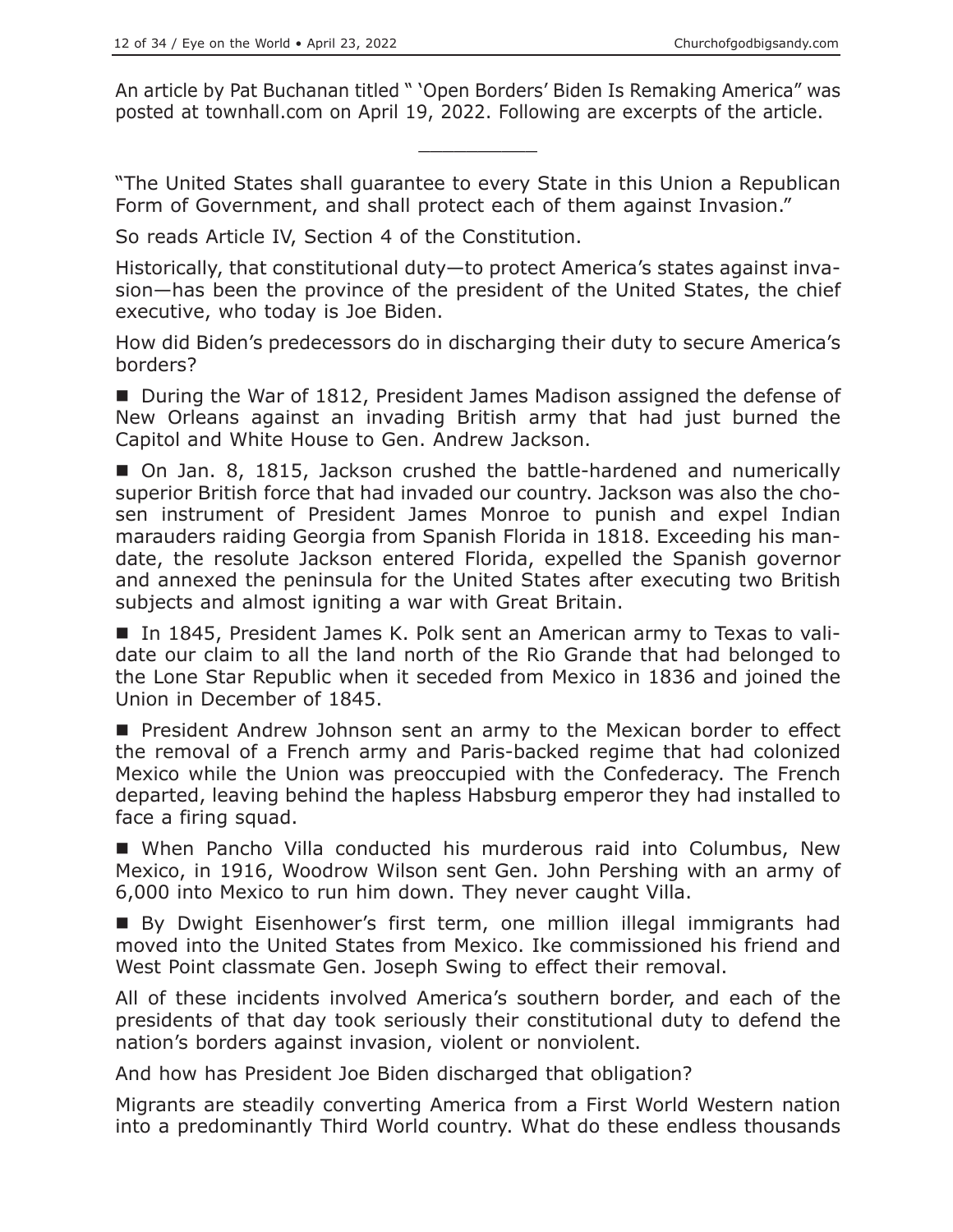of migrants at the southern gates of our country bring with them? A desire for a better life, surely, but also a vast dependency on a deeply indebted America for social welfare, housing, health care and education. Most come with little knowledge of our history, heritage and language. Their first act on the road to residency and eventual citizenship in this country is to break the laws of the United States by first breaking into our country.

By failing or refusing to do his constitutional duty to defend the nation from invasion, Biden is letting this happen. Through his passivity and inaction, he is remaking America.

#### ★★★★★

An article by Gloria Romero (former Democratic leader of the California State Senate) titled "There's Nothing Democrats Can Do to Stop Latinos From Abandoning Biden in Droves; When He and His Party Chose Socialism and Wokeism Over the American Dream, They Lost Us" was posted at dailymail.co.uk on April 18, 2022. Following is the article.

 $\overline{\phantom{a}}$  , where  $\overline{\phantom{a}}$ 

Just in time for the upcoming celebrations of Cinco de Mayo, Latinos are sending unmistakable mutterings to the Biden Administration and the Democratic Party. The most recent tolling of the political bells was revealed in last week's Quinnipiac poll, showing only 26 percent of Latinos approve of the way President Joe Biden is handling his job. That's a nearly 10-point drop of Biden's approval rating among Latinos from April 6th when he garnered a paltry 34 percent.

Latino discontent with this administration is obvious in even the bluest of states. According to the April 13th survey results released by the Berkeley Institute of Governmental Studies—only 51 percent of Latino voters in the Democratic stronghold of California approve of the job Biden is doing. That's a precipitous drop compared to a 69 percent approval rating the year prior.

Latino consultants (the political coyotes) are lining up to get hefty financial contracts, promising the party elites that they'll bring those bad, wandering sheep back to the Democratic plantation. But it's too little, too late.

Not content to be 'the little brown ones,' Latinos—from Cuban Americans in Florida to Mexican Americans in Texas and beyond—are giving double middle fingers to the Democrats and their political coyotes. Trust me—this is my community.

I am a Latina and the former Democratic majority leader of the California State Senate. The first woman to ever hold that position. I represented one of the most Latino and Democratic areas in California: East L.A., the birthplace of the Chicano youth walkout over racism in education in the 1960s. Yet I, too, am on the brink of leaving the Party and the roots of my disillusionment run deep.

The media first began paying attention to this shifting political allegiance when significant numbers of Latinos defied the Democratic party label in 2016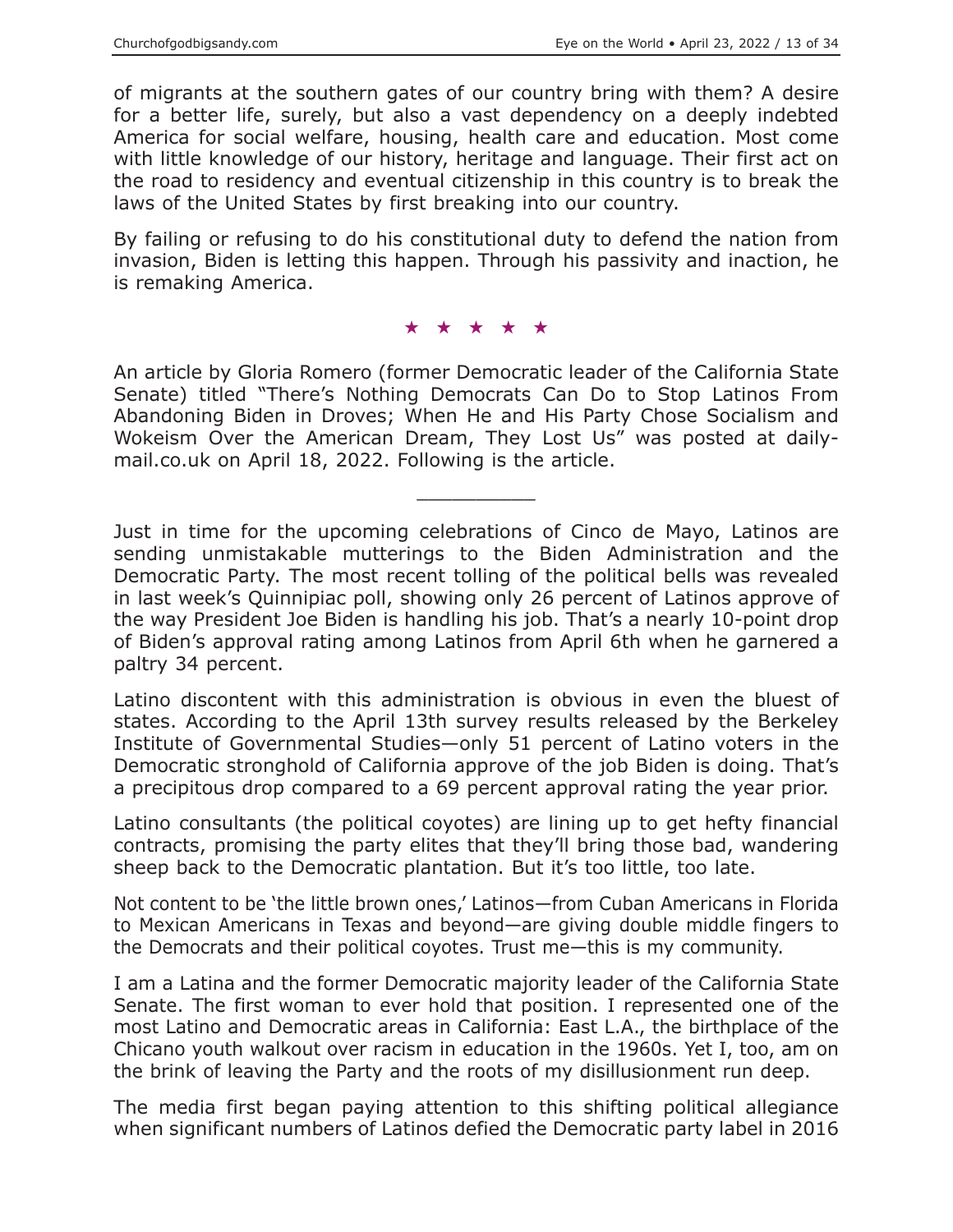and cast a vote for Donald J. Trump. But I, and many others in my community, have been observing this change over time. Seventy-one percent of Latinos supported President Barack Obama in 2012 then 66 percent went for Hillary Clinton and 59 percent voted for Joe Biden in 2020.

■ You see, the problem for Democrats isn't the messages or the public relations and it's not for a lack of brown-skinned consultants.

■ The problem is the party itself—and what it has come to represent.

Historically, Democrats have claimed to be the party of the working-class–the little guy–and pocketbook issues were essential. John F. Kennedy and Barack Obama (in his first presidential run) were aspirational, and they embraced the American Dream. Not anymore.

The modern progressive Democratic Party increasingly leans toward the following.

- Socialism
- Bewildering definitions of the genders
- Greater state-control of our children
- Infanticide defined as reproductive rights
- And of course, hostility to the idea of border and law enforcement.

 The Democratic Party is run by out-of-touch political elites who push a Green New Deal which we see as dinero for their pockets and Teslas in their driveways, but regressive tax policies for the rest of us.

And make no mistake about it: the puppet masters behind the Party understand that the choices they are making are not in the interests of Latinos. They don't care. These are not policies that help the working person. In fact, they hurt him, her, and their families.

The far-left, coddled by a senile Democratic president and incompetent Vice-President chosen by back-room operatives, viciously condemns conservatives and anyone else, who may be against this so-called 'progressive' push. But what these Democrats don't fully grasp is that Latinos are not the stereotypical 'little brown ones' of the past. What the Party is now understanding is that we do not feel beholden to a Party in which Brown Lives just seem not to matter. In greater numbers, that proverbial 'sleeping giant' is awakening to give the Grand Old Party a new look as we see our values ridiculed and culture canceled.

■ Latinos largely embrace the American Dream. We know how to hustle, to work hard, to believe that 'si se puede.' According to the Small Business Administration, as of 2021 there are an estimated 4.65 million Latino-owned companies in the U.S., making Latino business owners the fastest-growing segment of this community, up 34% in the last 10 years.

■ But instead of pursuing policies that reward hard work, Biden's gratuitous Covid relief spending has stoked inflation that is making it harder to earn a living.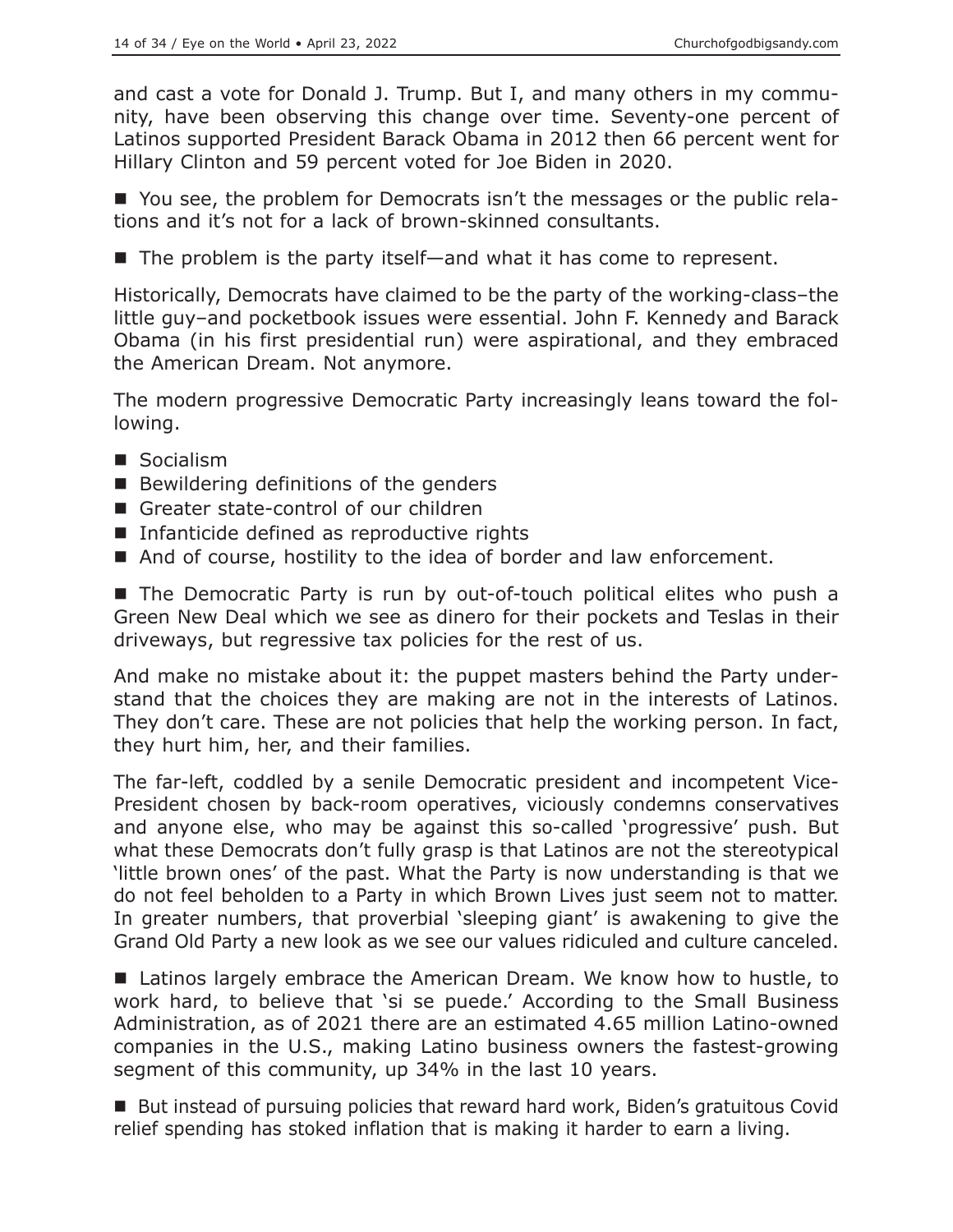■ Latinos are also not about to abandon our mothers to now label them as birthing people. We even have two celebratory Mother's Days. Call our language sexist, but we don't care. Spanish is a gendered language that has existed for centuries, and we are not about to redefine ourselves with an 'x' to appease some out-of-touch college kids, who thought 'Latinx' would be less offensive to them.

■ Latinos are very family-oriented, and while we have increasingly embraced change and confronted machismo in our culture, we are not interested in shoving explicitly sexual education in the faces of our ninos and ninas in their earliest school years. But those of us who reject these ideas risk being labeled as 'homophobes,' 'right-wingers,' 'Neanderthals' or 'the brown face of white supremacy' by the intolerant woke.

■ Latinos understand that education is the key to the American Dream. But year after year, decade after decade, we see the chronic underperformance of public schools serving Latino students and the unwillingness of Democrats to support school choice. While in office I chaired both the Education Committee and oversaw prison reform.

 Democrats continuously bowed to the power of the biggest special interest in the Golden State: the California Teachers Union that buttered its bread off the poor, little black and brown bodies enrolled in a public education system that failed to serve them. Since leaving the Legislature in 2010, I have continued to fight for reforms in education. The choice is clear: kids vs. campaign contributions.

■ Democratic Party-led efforts to defund the police fell flat in our neighborhoods. According to Los Angeles Police data, the surge in homicides since the beginning of the pandemic heavily impacted Latinos who account for 49 percent of the city's population but 50 percent of homicide victims during that period. Meanwhile, non-Latino whites, who make up 29 percent of the city's population, made up fewer than 8 percent of homicide victims.

■ Lastly, what the Democratic Party is choosing to ignore is that Latinos are more likely to support patriotism, citizenship, and legal processes for immigration. We know that open borders—favored by big business and a Party intent on growing its consumer base for years to come—comes with real costs to the working-class communities in which newly arrived migrants are expected to settle in. No one should be surprised that the first signs of Latino discontent have occurred in south Texas precisely over the question of unfettered immigration.

This Cinco de Mayo, I anticipate that it will be Democratic Party operatives experiencing a hangover after the celebrations are over. What is needed is for the party to examine its own stereotypes of Latinos as second-class Democrats who would remain submissive to the party elders. Not so. And all the branding of Republicans as 'racist' has not built back our lives better.

Cinco de Mayo commemorates the anniversary of Mexico's victory over the French Empire at the Battle of Puebla on May 5, 1862, in which a smaller, poorly equipped Mexican force defeated the larger and better-armed French army. The victory represented a significant morale boost to the Mexican people in kicking out a would-be oppressor and helped establish a sense of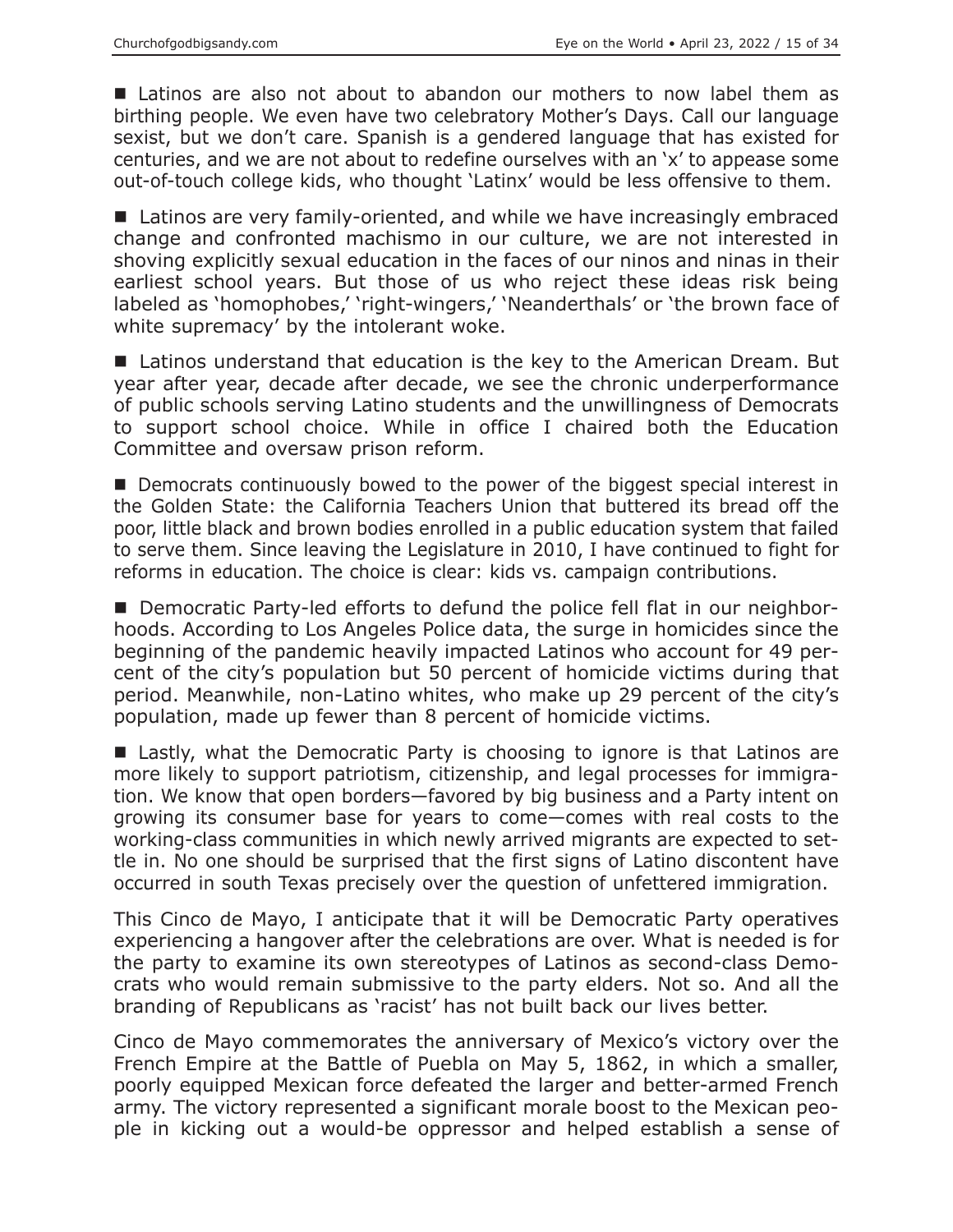national unity and patriotism. It has long been acknowledged as the 'ganas' the will—to courageously stand up to the power of a Goliath without fear.

Undoubtedly, Latinos are waking up to wokeism and understand that the political coyotes in the form of Democratic Party elites have abandoned what the Democratic Party once proudly stood for.

#### ★★★★★

An article by Don Woodsmall titled "The Climate Change Campaign" was posted at townhall.com on April 14, 2022. Following is the article.

 $\overline{\phantom{a}}$  , where  $\overline{\phantom{a}}$ 

Vladimir Putin is responsible for invading Ukraine, but he could not have funded this "special military operation" without help from our climate change lobby. The climate lobby makes possible Putin's financial geyser as Putin continues selling gas to Europe while the U.S. restricts production ostensibly because using our oil results in greenhouse gases damaging the planet.

Directly, the world is now on the brink of nuclear war because of Putin. Indirectly, we may face nuclear war because of climate change fanaticism that turned back the clock on U.S. energy production, drastically curtailing our income from energy production while boosting Putin's.

Disastrous U.S. energy policies created steep and onerous regulatory hurdles intended to chill and disincentivize—if not outright destroy—the oil and gas industry in our country. Eliminating the Keystone and other pipelines, terminating drilling rights on federal land, while subsidizing the illusion of wind and solar for all our energy needs sometime in the future, did nothing for the climate and everything for Putin's war effort.

Without Biden and the climate change cohort driving illogical and ill-informed energy policies, oil would be at \$65 a barrel (with gas back under \$2.50 per gallon), sanctions would still be on Russia, their Nord Stream 2 pipeline would be incomplete, Germany and others wouldn't be dependent on Russian oil, Putin wouldn't have the money to invade Ukraine, and the world would not be on the verge of nuclear war. All this, because of climate change.

Climate change focuses on carbon. Alarmists continue panicking about greenhouse gases, but what is the composition of our atmosphere and how much of it is actually composed of CO**2**?

According to NASA, "The air in Earth's atmosphere is made up of approximately 78 percent nitrogen and 21 percent oxygen. Air also has small amounts of other gases, too, such as carbon dioxide, neon, ozone and hydrogen."

Atmospheric CO**<sup>2</sup>** equals 4 parts per 10,000, and three hundred years ago that number was approximately 3 parts of  $CO<sub>2</sub>$  per 10,000. Not much of a jump.

The amount of CO**<sup>2</sup>** in the earth's atmosphere has been constantly changing. With the spectacular increase of carbon fuels since the dawn of the Industrial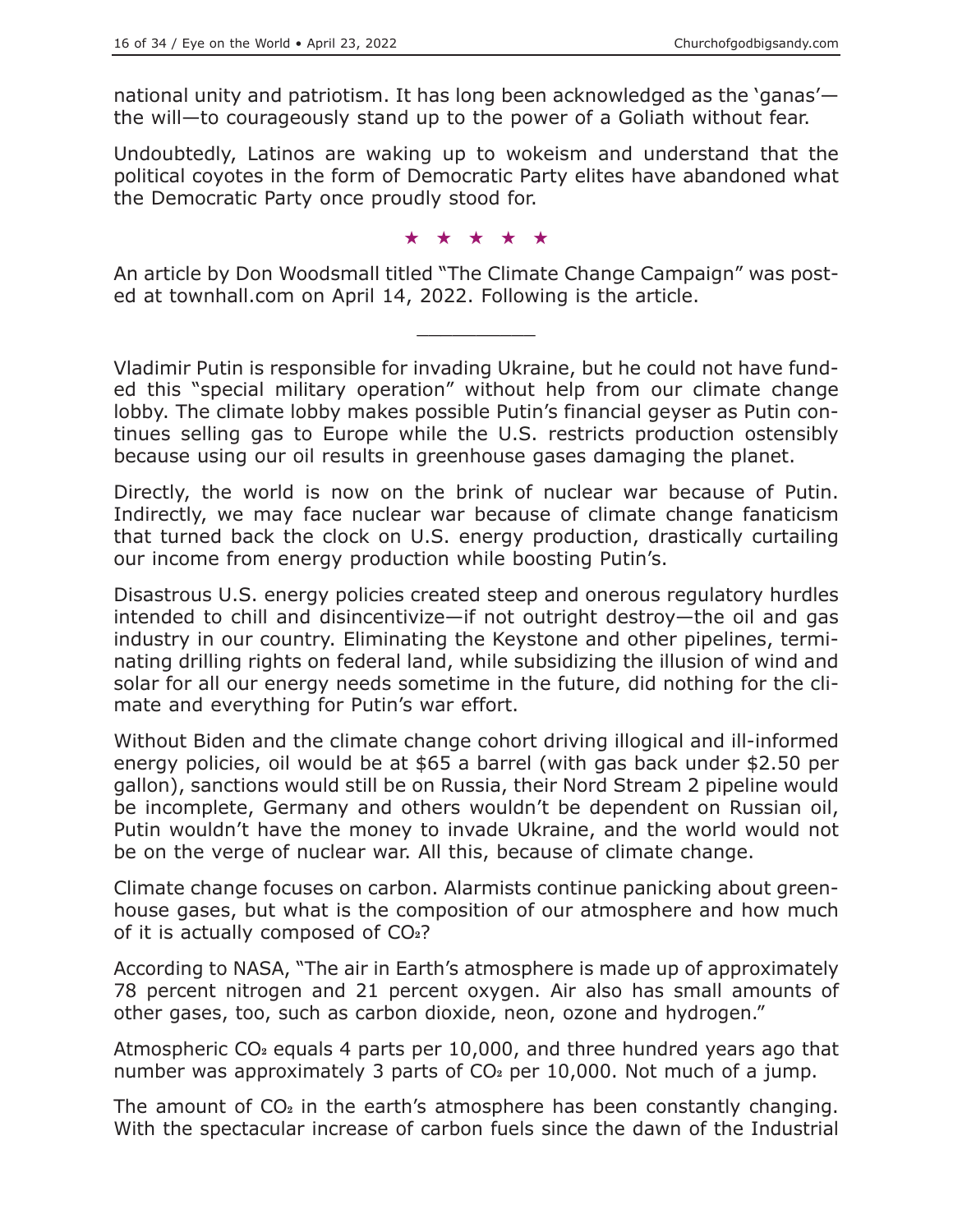Revolution, we added 1 part of CO**<sup>2</sup>** per 10,000 parts of our atmosphere. We know this from borings in the polar ice caps which can trace levels from the past. We also know that at one time in earth's history that CO<sub>2</sub> was as high as 227 parts per 10,000. Since CO**<sup>2</sup>** is essential for plants to make oxygen, we also know that life could not exist on earth if CO**<sup>2</sup>** were below 1.75 parts per 10,000.

■ Many things add CO<sub>2</sub> to our atmosphere, such as forest fires, volcanoes, the ocean (yes, the ocean is a naturally occurring and large "polluting" source for CO**2**) and man's burning of fossil fuels.

■ Some estimates put humankind's contribution as low as 10% of the extra 1 part per 10,000 added since the Industrial Revolution.

■ And no, CO<sub>2</sub> does not have superior heat-trapping properties compared to say, water vapor.

■ In fact, an H<sub>2</sub>O molecule traps 7 times the heat a CO<sub>2</sub> molecule traps.

■ In our atmosphere, H<sub>2</sub>O is, on average, 200 parts per 10,000, compared to 4 parts per 10,000 for carbon dioxide.

■ So, there is 50 times as much H<sub>2</sub>O in our atmosphere, and it traps seven times the heat of CO**2**. H**2**O is therefore 350 times more pernicious than CO**2**.

 Why is there no worldwide campaign to eliminate or reduce water vapor? Because it's a tougher sell, and it wouldn't require the elimination of fossil fuels.

The climate change alarmists aren't the direct cause of the dangerous situation the world is in, but without them and their campaign we wouldn't be in this position. But be careful how you connect the dots while explaining this. Your audience might also believe that a "nuclear winter" caused by their climate change campaign will have a cooling effect on the planet and entitle them to carbon offset credits. It's about as plausible as what they believe in now.

It is well past time to educate Americans about how little carbon dioxide there is in our atmosphere, how little humans have contributed to it, that there are hundreds if not thousands of variables that create changes in weather, and that all decisions must be based on a cost-benefit analyses.

Climate lobbyists might be surprised at the either/or choice they've saddled us with. Either we live with a minimal potential rise in average earth temperature or nuclear war. It's up to us to decide.

★★★★★

"Eye on the World" comment: The following headlines are about articles that involve the United States. The articles were not posted, but the headlines give the essence of the story.

 $\overline{\phantom{a}}$  , where  $\overline{\phantom{a}}$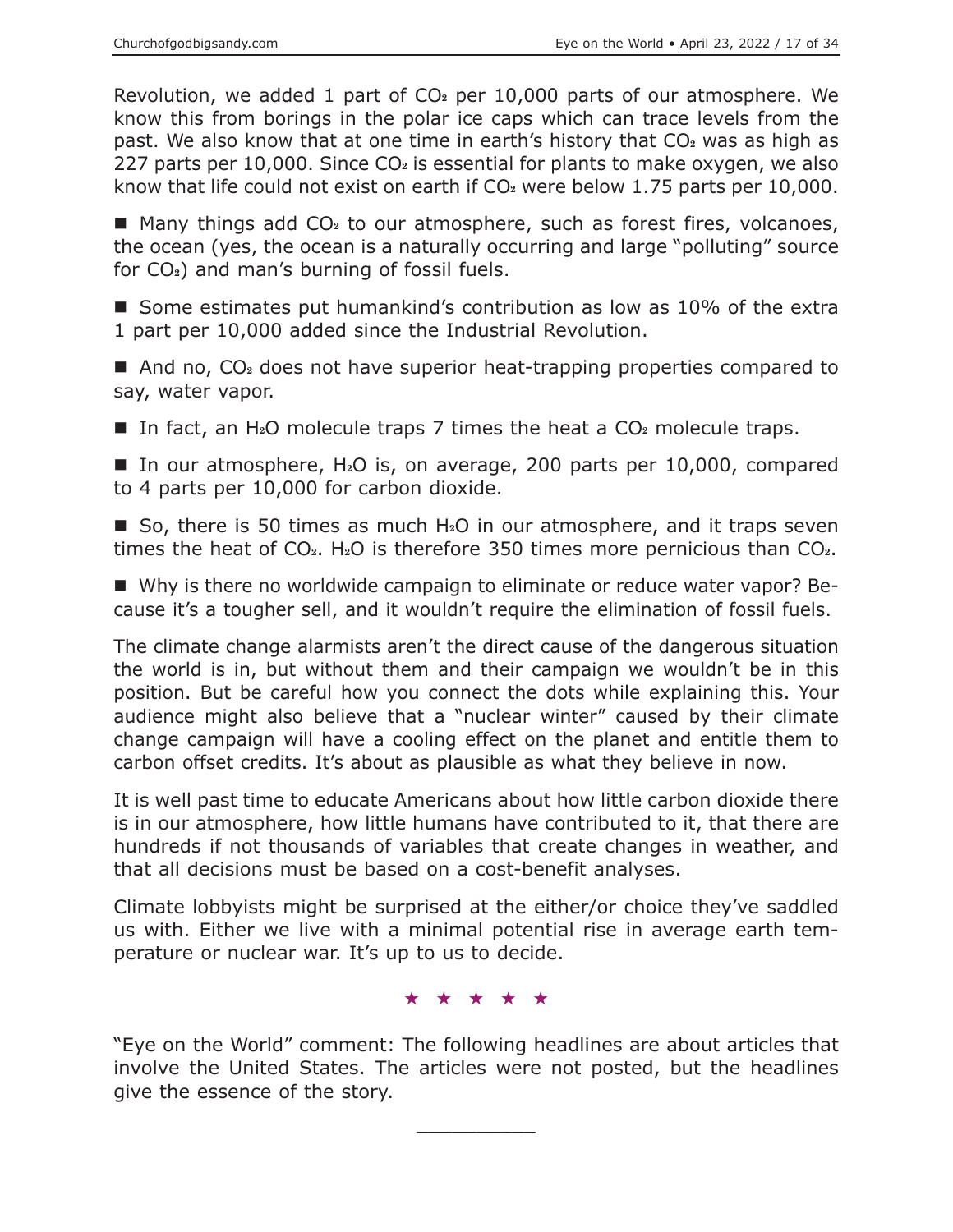# **Comments about abortion**

 An article by Staff titled "President Biden: 'We Pray for . . . the Basic Dignity and Respect for All of God's Children' [Said the Man Who Consistently and Vigorously Has Supported the Killing of Unborn Children]" was posted at cnsnews.com on April 18, 2022.

■ An article by Rebecca Downs titled "The White House Is Going Nuts Over Flurry of Pro-Life Bills Being Passed" was posted at townhall.com on April 15, 2022.

■ An article by Phil Shiver titled "NBC Covers Florida's 15-Week Abortion Ban by Trotting Out Activist [Stephanie Loraine Pineiro] Wearing 'Thank God for Abortion' Shirt" was posted at theblaze.com on April 15, 2022.

 An article by Joseph A. Wulfson titled "Joy Reid Obsessively Invokes 'The Handmaid's Tale' When Sounding Alarm on GOP's Anti-Abortion Push" was posted at foxnews.com on April 19, 2022.

# **Comments about Hunter Biden and family**

■ An article by Michael Ginsberg and Henry Rodgers titled "Democrats Are Blocking Republican Efforts to Digitally Upload Hunter Biden's Laptop" was posted at dailycaller.com on April 17, 2022.

■ An article by Geoffry Dickens titled "Censored: How ABC, CBS, NBC Suppressed the Hunter Biden Laptop Scandal [for 18 Months From Oct. 14, 2020, Through the Morning of April 18, 2022, the Three Networks Spent 25 Minutes, 6 Seconds]" was posted at newsbusters.org on April 18, 2022.

# **Comments about investigation by John Durham**

■ Looking back to February 2022, an article by Jonathan Turley titled "Durham Probe Proves Some Media Would Rather Ignore a Major Story Than Expose Their Role in Covering It Up" was posted at foxnews.com on Feb. 16, 2022.

 An article by Brooke Singman titled "Durham Says CIA Found Data Alleging Trump-Russia Connection Not 'Technically Plausible'—Was 'User Created' " was posted at foxnews.com on April 16, 2022.

■ An article by Nick Arama titled "Latest Durham Filing on [Michael] Sussmann Shows the Net Is Tightening, People Are Flipping" was posted at redstate.com on April 16, 2022.

 An article by Daniel Chaitin titled "Durham Stripping Bare 'Incestuous Relationship' in Clinton Campaign Lawyer Case: [Fox News Host Jason] Chaffetz" was posted at washingtonexaminer.com on April 17, 2022.

■ An article by Jonathan Turley titled "Durham: Five Witnesses Connected to the [Hillary] Clinton Campaign's False Russian Claims Have Refused to Cooperate [Choosing to Assert Their Fifth Amendment Rights]" was posted at jonathanturley.org on April 17, 2022.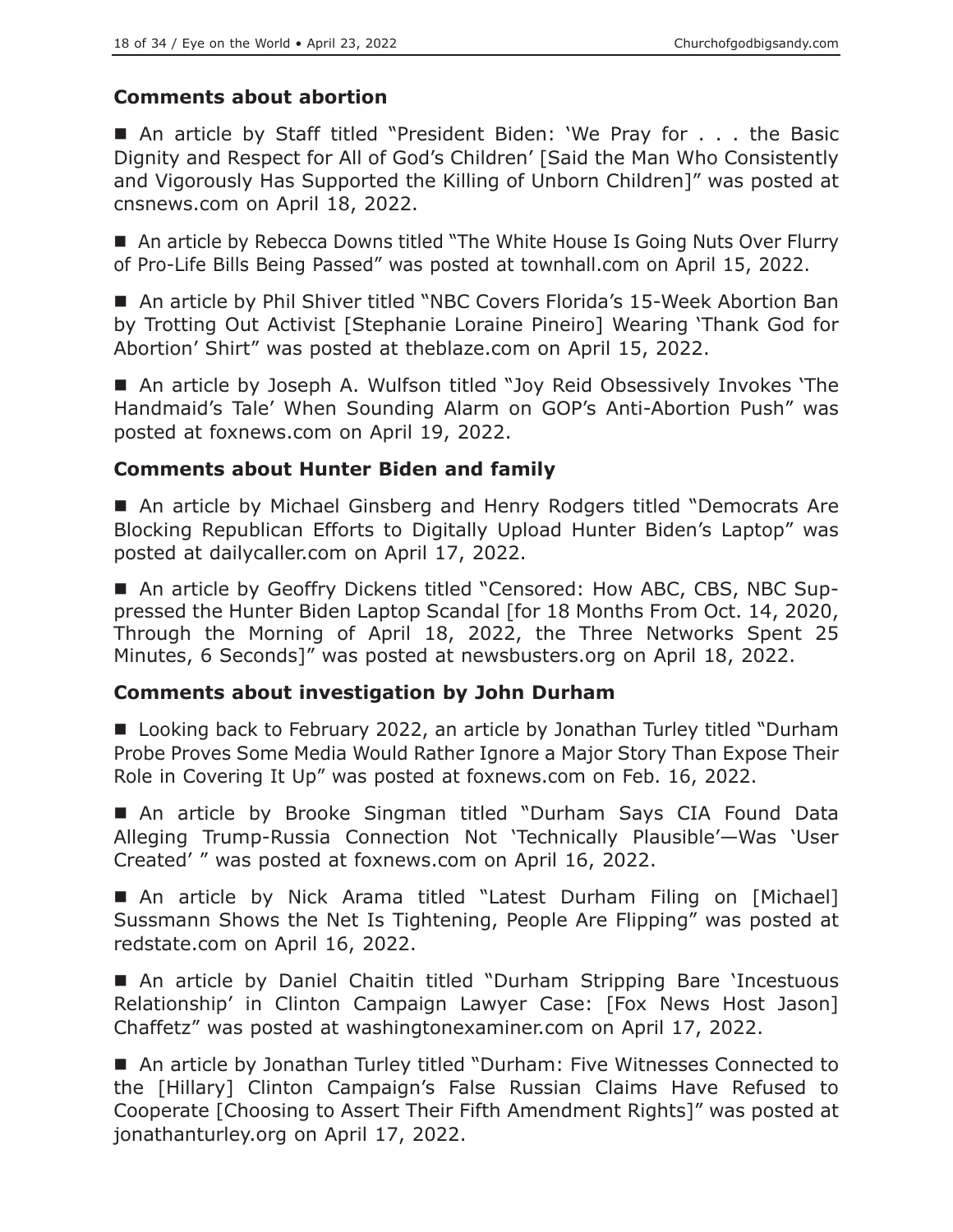# **Comments about Elon Musk and Twitter**

■ An article by Samantha Subin titled "Elon Musk Offers to Buy Twitter for \$43 Billion, So It Can Be 'Transformed as Private Company' " was posted at cnbc.com on April 14, 2022.

■ An article by Craig Bannister titled "Twitter's Board Gets 'F' [Grade] From Former SEC Chair [Harvey Pitt] for Not Acting in Best Interest of Shareholders Regarding Elon Musk's Offer" was posted at cnsnews.com on April 18, 2022.

 An article by Lucas Manfredi titled "Elon Musk Can Make Three Twitter Moves In Takeover Battle [Outline a Strategy and Vision; Find Strategic Partner; or Bail on Twitter]" was posted at foxbusiness.com on April 18, 2022.

 An article by Alex Sherman titled "Apollo Global Management Is Willing to Finance a Twitter Buyout, Sources Say" was posted at cnbc.com on April 18, 2022.

■ An article by Janon Fisher titled "Elon Musk 'Is Prepared to Invest Up to \$15 Billion of His Own Cash in Bid to Buy Twitter and Will Mount Second Takeover Bid in 10 Days' as He Teases Plan to Give Woke Social Media Platform a Free-Speech Makeover" was posted at dailymail.co.uk on April 19, 2022.

# **Fossil fuel—Biden's plan from day 1**

■ Looking back to March 2022, an article by Staff titled "[Journalist Dan] Bongino: Destruction of U.S. Fossil Fuel Has Been Biden Administration's 'Energy Suicide Plan' Since Day 1" was posted at foxnews.com on March 12, 2022.

■ An article by Michael W. Chapman titled "Sen. Cruz: High Gas Prices Are the 'Intended Effect' of Biden's Green Energy Agenda" was posted at cnsnews.com on April 13, 2022.

# **Fossil fuel—denying America energy independence**

■ An article by Christa Case Bryant titled "Demand for Oil Is Spiking; So, Why Are North Dakota Rigs Lying Idle?" was posted at csm.com (Christian Science Monitor) of April 15, 2022.

■ An article by Katie Pavlich titled "Did You Catch Biden's Latest Move on Energy? [Reopening of Oil and Gas Leases on Federal Lands, but Applies Only to 20 Percent of Land Available]" was posted at townhall.com on April 18, 2022.

 An article by Tristan Justice titled "Biden Raises Cost of Domestic Oil Production With New Order on Federal Leases" was posted at thefederalist. com on April 16, 2022.

■ An article by Mike Palicz titled "Biden Administration Announces Tax Hikes on Oil and Gas Leases" was posted at atr.org (Americans for Tax Reform) on April 16, 2022.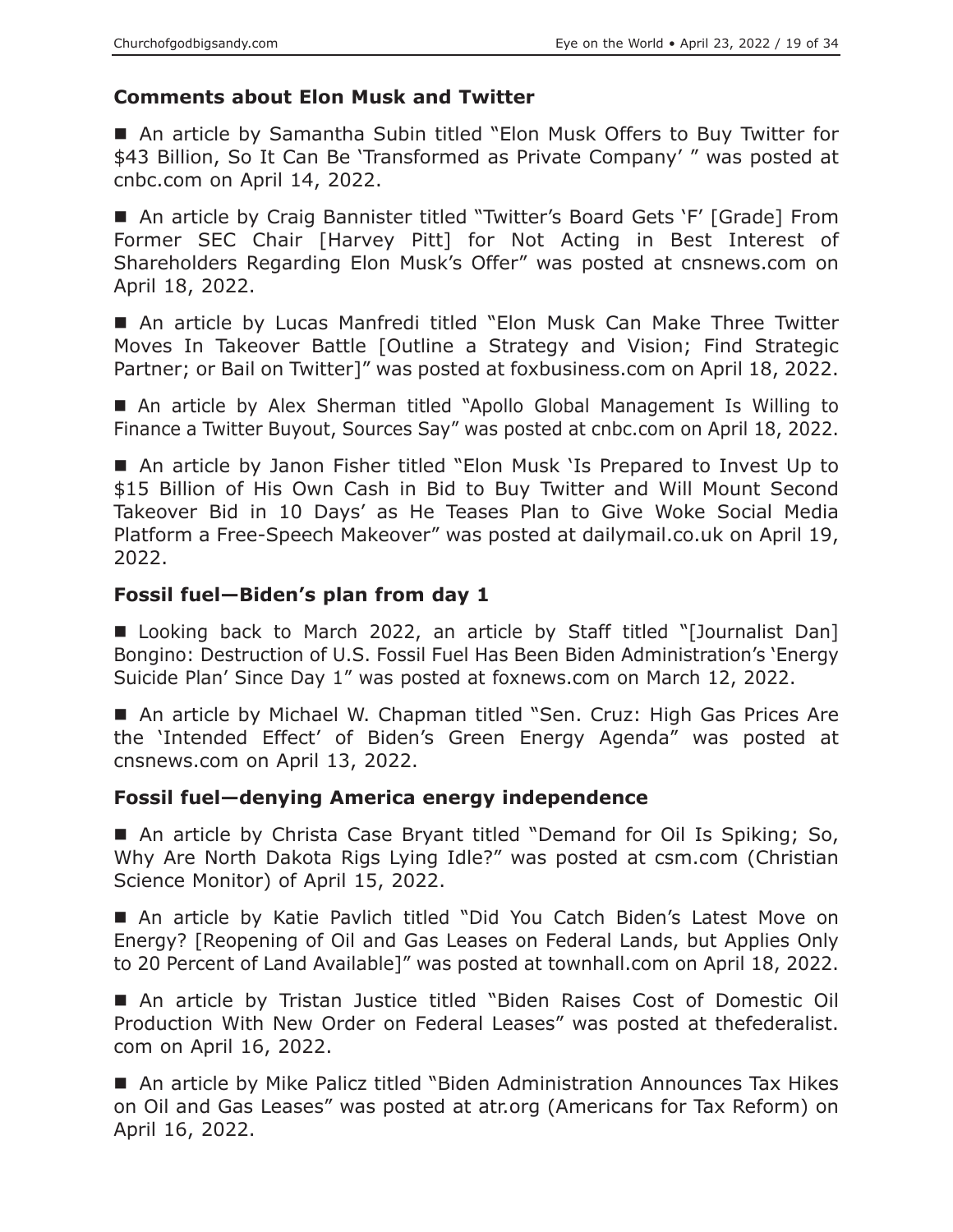■ An article by Pippa Stevens titled "Natural Gas Surges to Highest Level Since 2008 as Russia's War Upends Energy Markets" was posted at cnbc.com on April 18, 2022.

■ An article by Gabe Kaminsky titled "16 Republican States Demand Biden Reinstate Keystone XL Pipeline" was posted at dailywire.com on April 18, 2022.

■ An article by Joseph Curl titled "Oil From Biden's Emergency Release From the Strategic Petroleum Reserve Is Heading for Europe" was posted at dailywire.com on April 20, 2022.

# **Comments about electric vehicles**

■ An article by James Gant titled "Ford Heir Says Its New 'Lightning' F-150 EV Must Be a Success or It Could Kill the Company Amid Fears Over Competition From the Tesla Truck, Global Computer Chip Shortages and Rocketing Price of Lithium and Nickel Needed for Batteries" was posted at dailymail.co.uk on April 18, 2022.

■ An article by Grace Kay titled "Rivian CEO Warns the Looming EV Battery Shortage Will Make the Chip Shortage Feel Like 'A Small Appetizer' for What's to Come" was posted at businessinsider.com on April 18, 2022.

# **Inflation**

 An article by Kylee Zempel titled "Americans Know Who's Responsible for Their Astronomical Grocery Bills, and It Ain't Putin" was posted at thefederalist. com on April 14, 2022.

■ An article by Chris Talgo titled "Biden's Runaway Inflation" was posted at townhall.com on April 14, 2022.

 An article by Charlie Spiering titled "Jen Psaki Annoyed by 'Cannibalistic' Democrats Criticizing Joe Biden on Inflation" was posted at April 15, 2022.

■ An article by Danielle Genovese titled "High Inflation Has Homebuyers Relocating to More Affordable Areas in Record Numbers" was posted at foxbusiness.com on April 15, 2022.

 An article by Ian Hanchett titled "[Journalist David] Brooks: America's Inflation Is Worse Than Most of the World Due to Fed, Spending" was posted at breitbart.com on April 16, 2022.

An article by Ian Hanchett titled "[Obama Economist Larry] Summers: We're Closer to 70s-Level Inflation Than Most Realize" was posted at breitbart. com on April 16, 2022.

■ An article by Harry Wilmerding titled "Biden's Economic Report Mentions 'Gender' 40 More Times Than 'Inflation' " was posted at dailycaller.com on April 18, 2022.

# **Finances**

 An article by Ian Hanchett titled "[Wisconsin Rep. Mike] Gallagher: Our Dependence on China Is 'the Same' as Europe With Russia" was posted at breitbart.com on April 15, 2022.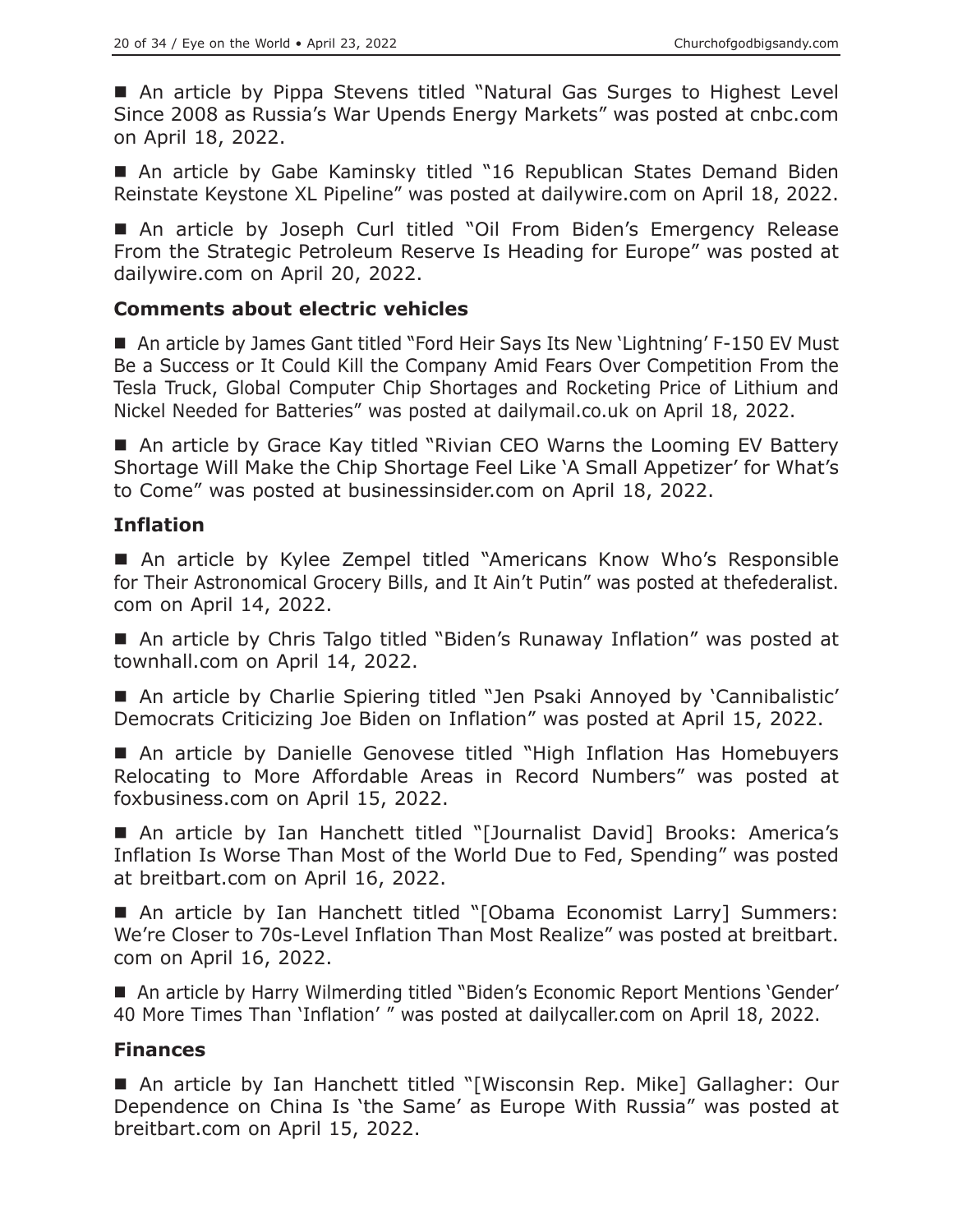An article by Naomi Lim titled "Biden Cheers Low Unemployment as GOP Credits Party's Governors and Legislators" was posted at washingtonexaminer. com on April 15, 2022.

■ An article by Laura Riley titled "Avian Flu Has Spread to 27 States, Sharply Driving Up Egg Prices" was posted at washingtonpost.com on April 16, 2022.

■ An article by Breck Dumas titled "Homebuilder Confidence Falls for Fourth Straight Month" was posted at foxbusiness.com on April 18, 2022.

■ An article by Ariel Zilber titled "[Baseball New York] Yankees Beat [Football Dallas] Cowboys for Title of Most Valuable Sports Team" was posted at nypost.com on April 18, 2022.

■ An article by Megan Henney titled "Social Security Recipients Could See Biggest Cost-of-Living Raise Since 1981" was posted at foxbusiness.com on April 19, 2022.

■ An article titled "Existing-Home Sales Slip 2.7% in March [Falling for the Second Straight Month]" was posted at nar.realtor (National Association of Realtors) on April 20, 2022.

■ An article by Paul Best titled "Austin [Texas] City Council Set to Vote on \$1.18 Million Guaranteed Basic Income Plan [With 85 Families Getting \$1,000 of Taxpayer Funds a Month for a Year]" was posted at foxnews.com on April 20, 2022.

# **Government taxation**

■ An article by Laura Saunders titled "You Made \$700 From an Online Side Hustle; Now the IRS Will Know" was posted at wsj.com on April 15, 2022.

 An article by Scott Ruesterholz titled "Tax Hikes in a New 'Build Back Better' Would Be Catastrophic" was posted at townhall.com on April 18, 2022.

■ An article by Nicholas Ballasy titled "Democrats Use Tax Day to Push Taxing 'Liquid' and Illiquid Assets' of Millionaires and Billionaires" was posted at justthenews.com on April 18, 2022.

■ An article by Brad Polumbo titled "Even Californians Are Revolting Against High Taxes: New Poll" was posted at based-politics.com on April 18, 2022.

■ An article by Terence P. Jeffrey titled "Record Taxes Aren't Enough for Biden" was posted at cnsnews.com on April 20, 2022.

■ An article by Guy Benson titled "Fact Check: No, Mr. President, Republicans Do Not Want to Raise Taxes; That's Your Party's Thing" was posted at townhall. com on April 20, 2022.

# **Comments about earmarks**

■ An article by Mary Lou Lang titled "Queen of Earmarks? GOP Senator Lisa Murkowski Cashes in Big on Dems' \$1.5 Trillion Spending Law" was posted at justthenews.com on April 17, 2022.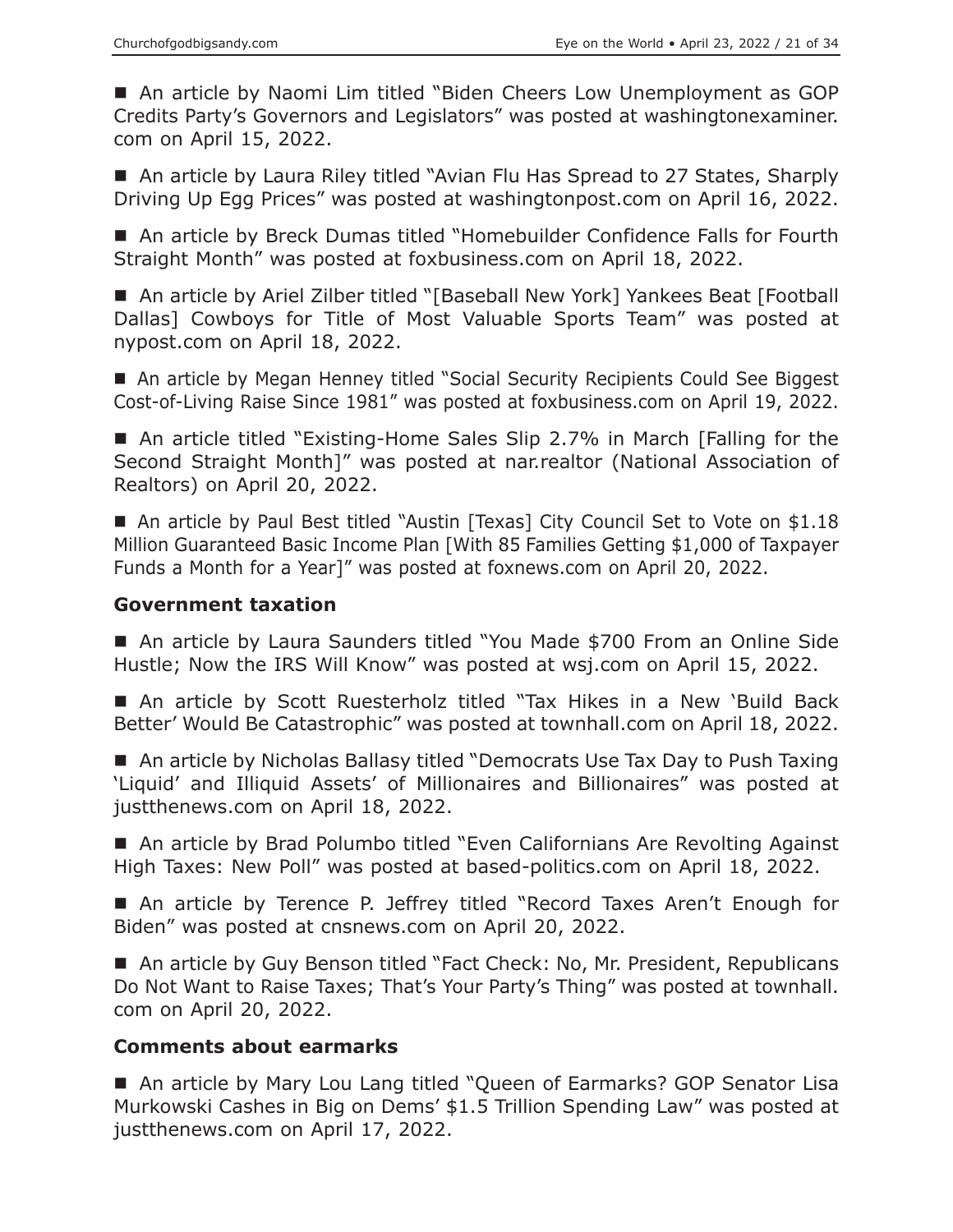# **Kamala Harris and illegal immigration**

■ Looking back to March 2021, an article by Alexandra Villarreal titled "Biden Charges Harris With Stemming Migrant Numbers at US-Mexico Border" was posted at theguardian.com on March 24, 2021.

■ Looking back to July 2021, an article by Annika Kim Constantino titled "Vice President Kamala Harris Unveils Strategy to Address Illegal Immigration at the Border" was posted at cnbc.com on July 29, 2021.

■ Looking back to September 2021, an article by Noah Bierman titled "Kamala Harris Sees Solution to Migration Crisis in Coffee Beans, Credit Cards and Wi-Fi" was posted at latimes.com on Sept. 29, 2021.

■ Looking back to November 2021, an article by Alex J. Rouhandeh titled "It's Been 5 Months Since Kamala Harris Visited the Border [Visiting El Paso, Texas on June 25, 2021]—What Has She Said Since?" was posted at newsweek.com on Nov. 24, 2021.

 An article by Virginia Kruta titled "The Border Is About to Be Overrun (Again), and Kamala Harris Is Answering Questions About . . . Wordle" was posted at dailywire.com on April 18, 2022.

# **Illegal immigration and terrorists**

■ An article by Adry Torres titled "Terror at Our Border: Agents Caught 23 People on U.S. Terror Watchlist Crossing Southern Border in 2021, Including Suspects From Saudi Arabia and Yemen" was posted at dailymail.co.uk on April 18, 2022.

# **Government falsely accuses border patrol agents**

■ Looking back to October 2021, an article by Callie Patterson titled "Texas Border Patrol 'Whipping' Investigation 'Ongoing' Despite Vow to Complete It in 'Days' " was posted at nypost.com on Oct. 11, 2021.

■ Looking back to November 2021, an article by Randy Clark titled "DHS Inspector General Passes on [Conducting] Probe Into Border Patrol Agents Accused of Whipping Migrants From Horseback" was posted at breitbart.com on Nov. 16, 2021.

■ An article by Randy Clark titled "Completed DHS Investigation Clears Maligned Horse-Mounted Border Patrol Agents, Says Source" was posted at breitbart.com on April 14, 2022.

■ An article by Charlie Spiering titled "White House Refuses to Apologize After Reports Say Border Patrol Agents Cleared of [False Report About] 'Whipping' Migrants" was posted at breitbart.com on April 18, 2022.

# **States sue in attempt to stop Title 42**

■ An article by Mark Moore titled "GOP-Led States Sue to Stop Biden's CDC From Scrapping Title 42 Border Policy" was posted at nypost.com on April 4, 2022.

■ An article by Callie Patteson titled "More GOP State AGs Join Suit Protesting Biden's Scrapping of Title 42" was posted at nypost.com on April 15, 2022.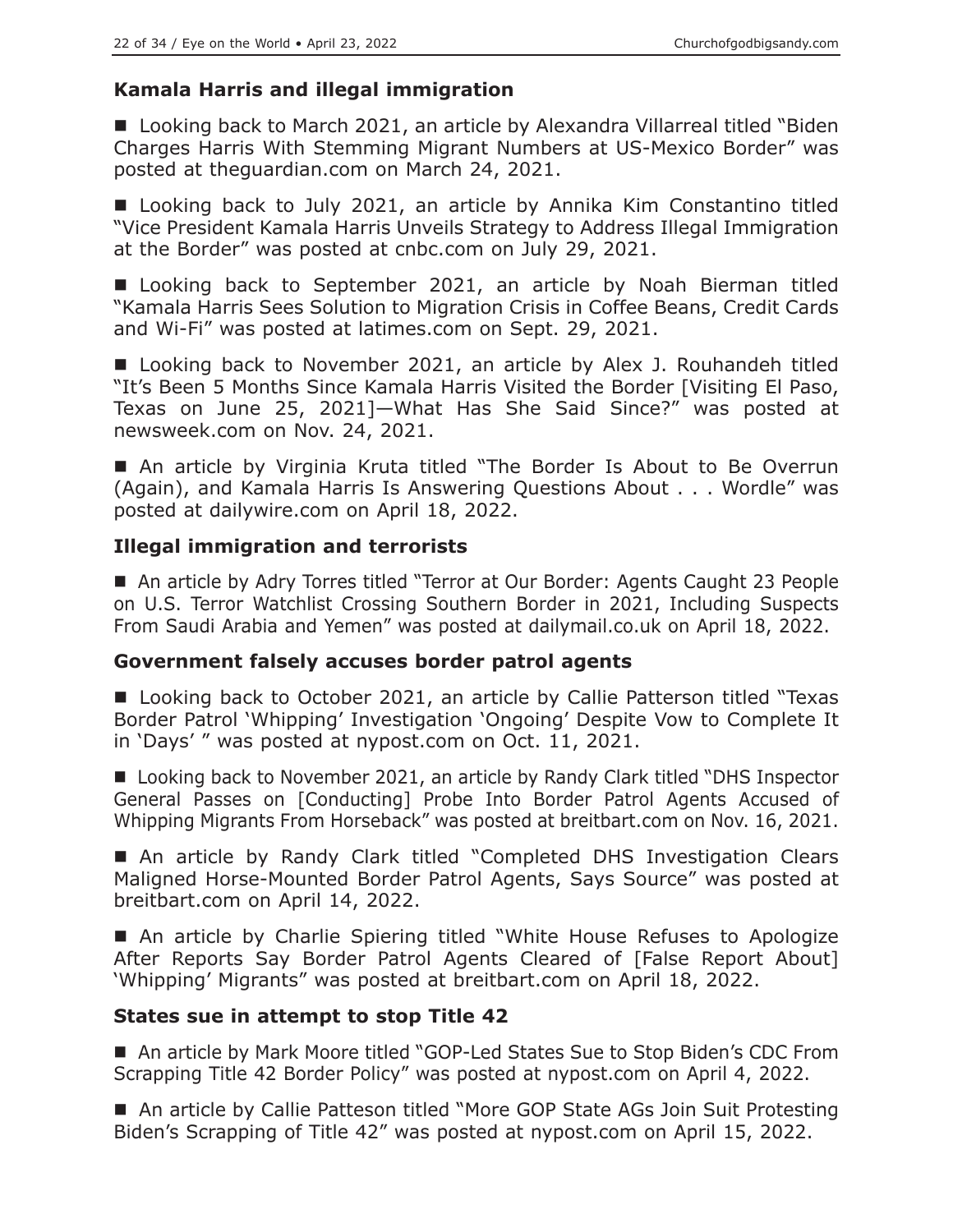■ An article by Ian Hanchett titled "GOP [Florida] Rep. [Kat] Cammack: 'Hypocrisy at Its Finest' to Kill Title 42 While House Still Proxy Votes Due to Covid" was posted at breitbart.com on April 15, 2022.

## **Some Democrats want to keep Title 42**

■ An article by Dillon Burroughs titled "Ten Democrats Join Republicans to Oppose President Biden Ending Title 42" was posted at dailywire.com on April 20, 2022.

## **Robert Frances O'Rourke and Title 42**

 An article by James Barragan titled "Beto O'Rourke Knocks Biden for Ending Title 42 Without a Plan to Deal With Influx of Migrants" was posted at texastribune.org on April 12, 2022.

■ An article by Julio Rosas titled "Another Beto O'Rourke Flip-Flop: This Time It's About the Border Crisis [Specifically Title 42]" was posted at townhall. com on April 18, 2022.

## **Illegal immigration**

■ An article by Julio Rosas titled "Oh, Now One Senate Democrat [Maggie Hassan of New Hampshire] Wants to Build the Border Wall" was posted at townhall.com on April 14, 2022.

■ An article by Misty Severi titled "White House Resumes Flying Migrant Children After Dark on Charter Flights" was posted at washingtonexaminer.com on April 15, 2022.

■ An article by Caitlin McFall and Timothy H.J. Nerozzi titled "Fourth Texas Migrant Bus Arrives in D.C. Near U.S. Capitol" was posted at foxnews.com on April 16, 2022.

 An article by John Binder titled "Court Brief: Biden Releases 756,000 Border Crossers (Population Larger Than Boston) Into American Communities Since Taking Office" was posted at breitbart.com on April 16, 2022.

■ An article by Gabe Kaminsky titled "ICE Wasted Roughly \$17 Million on Hotel Rooms for Illegal Immigrants, Report Finds" was posted at dailywire. com on April 16, 2022.

 An article by Bethany Blankley titled "19 AGs Urge Supreme Court to Uphold Full Reinstatement of 'Remain in Mexico' Policy" was posted at justthenews. com on April 17, 2022.

■ An article by Michael W. Chapman titled "Report: 210,000 Illegal Aliens Arrested at U.S.-Mexico Border in March" was posted at cnsnews.com on April 18, 2022.

 An article by Melanie Arter titled "[ICE Director Tom] Homan: Biden Releasing Migrants Into U.S., Allowing Them to Self-Report, Because He Knows They'll Never Be Removed" was posted at cnsnews.com on April 19, 2022.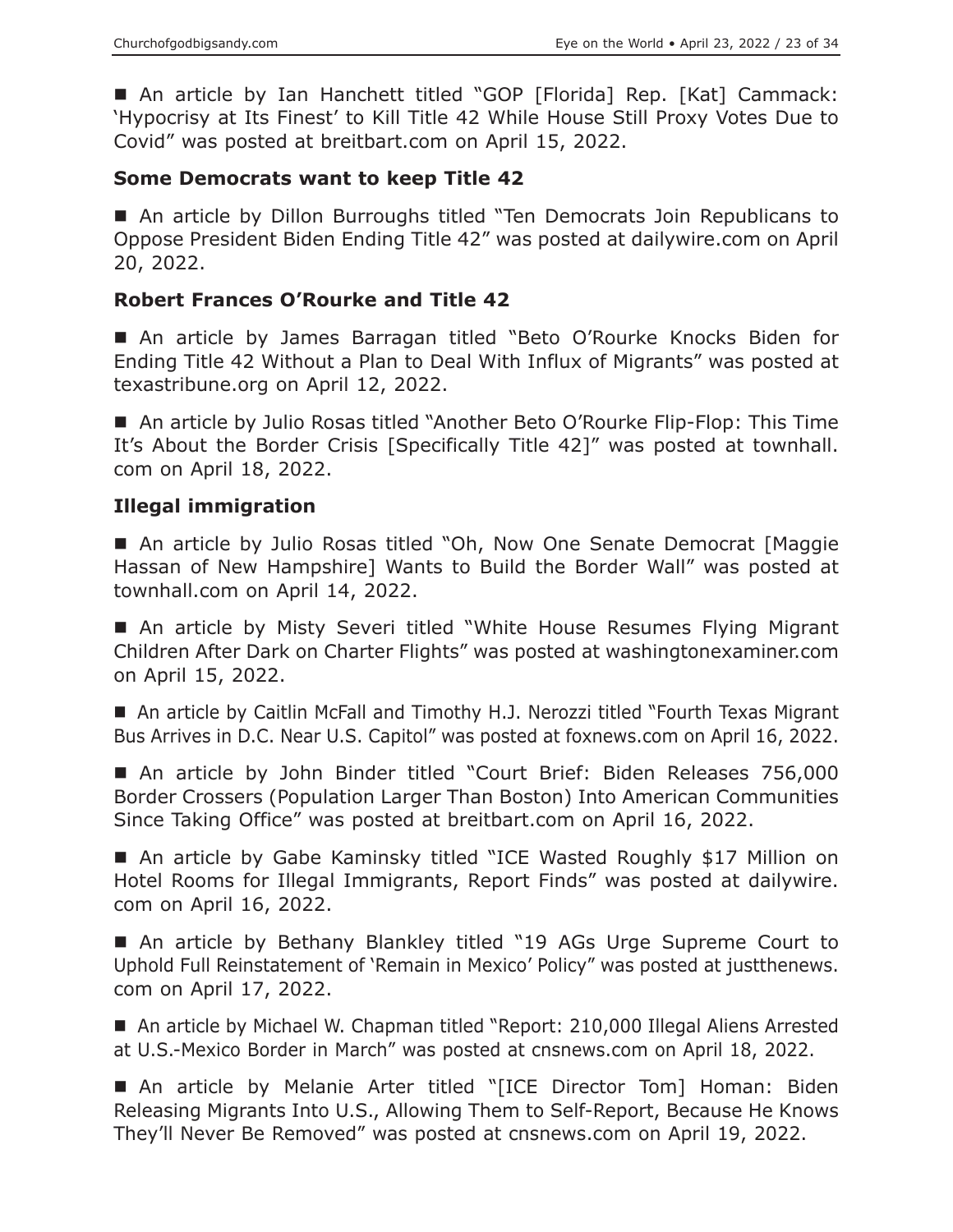# **Truth about immigration and voting**

■ Looking back to July 2021, an article by Julio Rosas titled "There It Is: NYT Op-Ed [by Alossa Araxia Abrahamian] Gives the Game Away by Wanting to Let Non-Citizens to Vote in U.S. Elections" was posted at townhall.com on July 29, 2021.

■ Looking back to July 2021, an article by Rebecca Downs titled "NYT Guest Essay Opinion Piece [Alossa Araxia Abrahamian] Claims 'There Is No Good Reason You Should Have to Be a Citizen to Vote' " was posted at townhall.com on July 31, 2021.

■ An article by Aaron Kliegman titled "Hispanic Voters Deserting Biden in Major Warning Sign for Democrats" was posted at justthenews.com on April 17, 2022.

■ An article by Gloria Romero (Former Democratic Leader of the California State Senate) titled "There's Nothing Democrats Can Do to Stop Latinos From Abandoning Biden in Droves; When He and His Party Chose Socialism and Wokeism Over the American Dream, They Lost Us" was posted at dailymail.co.uk on April 18, 2022.

■ An article by Sarah Westwood titled "Democrats Lose Hispanic and Blue-Collar Voters at Same Time" was posted at washingtonexaminer.com on April 19, 2022.

# **Comments about election news**

■ An article by James A. Nollet titled "Poland Shows How to Run Honest Elections [With National ID Card and Residential Reporting Laws]" was posted at americanthinker.com on April 13, 2022.

# **Comments about defunding the police**

■ An article by Andrea Blanco titled "Candidate for NYC Democratic Party Leadership Position Is Also an Anti-Cop 'Rapper' Who Has Referred to NYPD Officers as 'F\*\*\*ing Pigs,' 'Plague Rats' and 'Sacks of S\*\*\*' " was posted at dailymail.co.uk on April 18, 2022.

■ An article by Joe Schoffstall titled "Cori Bush Surpasses \$300,000 Spent on Private Security as She Continues Calls to Defund the Police" was posted at foxnews.com on April 18, 2022.

■ An article by Lauren Lewis titled " 'Without Action, We Can Expect Worse to Come': Sheriff Calls for Urgent Solutions as Violent Crime in America's Woke Capital of Portland Soars 30% in a Year After City's Council Cut the Police Budget by \$15 Million in 2020" was posted at dailymail.co.uk on April 18, 2022.

 An article by Emma Colton titled "Massive Increase in Black Americans Murdered Was Result of Defund Police Movement: Experts" was posted at foxnews.com on April 19, 2022.

# **Comments about excessive violent crime**

■ An article by Madeline Hubbard titled "[New York] Subway Shooting Suspect to Face Terrorism Charges" was posted at justthenews.com on April 13, 2022.

■ An article by Greg Piper titled "Big Tech Speech Police Ignored Years of Threats, Racial Slurs by New York Terror Suspect" was posted at justthenews. com on April 15, 2022.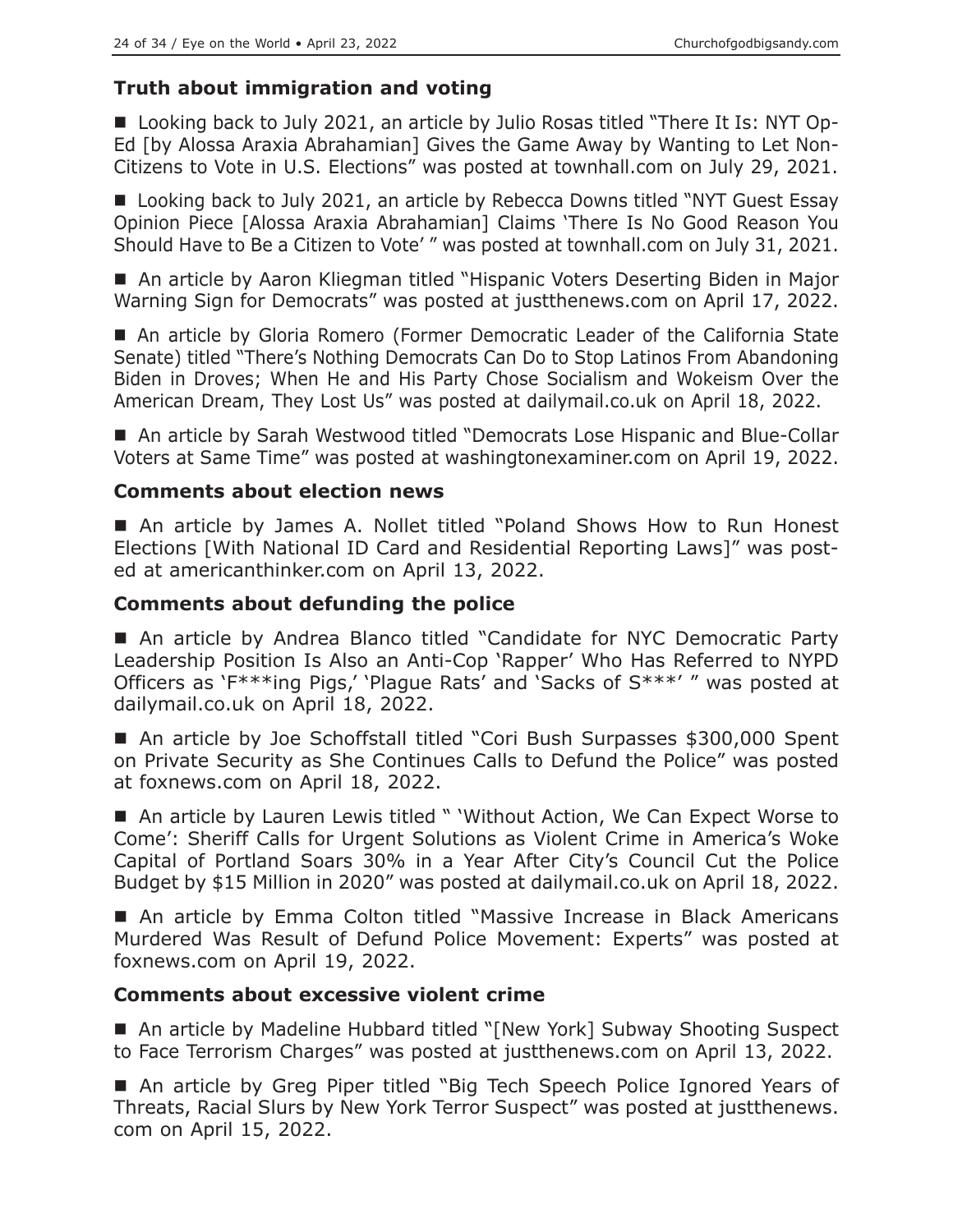■ An article titled "Police: Man Fatally Pushed Woman Into California Train" was posted at apnews.com on April 15, 2022.

 An article by Michael A. Letts titled "L.A. Residents Got What They Wanted: Criminals Who Aren't Afraid" was posted at americanthinker.com on April 15, 2022.

■ An article by Chris Palmer and Rodrigo Torrejon titled "Philly's Gun Violence Surged Thursday [April 14] Into Friday [April 15], With at Least 24 People Shot in 24 Hours, Police Say" was posted at inquirer.com on April 15, 2022.

 An article by Seth Barron titled "NYC Leaders Still Want Us to Fear Covid on Subways When Real Danger Is Crime" was posted at nypost.com on April 16, 2022.

■ An article by David Aaro titled "California Police Searching for Smash-and-Grab Robbers Who Broke Display Cases With Hammers at Kay Jewelers" was posted at foxnews.com on April 16, 2022.

An article by Chantal Da Silva titled "4 Major Shootings in the U.S. [Pittsburgh, Portland and Two in South Carolina] Over Easter Weekend" was posted at nbcnews.com on April 18, 2022.

# **Comments about January 6 Capitol riot**

■ An article by Matt Vespa titled "Oh, So There Were Federal Agents Embedded at the U.S. Capitol on January 6?" was posted at townhall.com on April 14, 2022.

# **Comments about transgenders**

 An article by Matt Vespa titled "What Did You Think Would Happen? Two Female Inmates Pregnant [by Transgender 'Women'] at Nightmarish NJ Prison" was posted at townhall.com on April 14, 2022.

■ An article by Patrick Hauf titled "Biden Administration and ACLU Gear Up to Defend Trans Hormone Treatment for Children" was posted at freebeacon. com on April 15, 2022.

■ An article by Tori Richards titled "Top Trans Psychologist [Erica Anderson] Worried About Trend of Transitioning" was posted at washingtonexaminer.com on April 15, 2022.

 An article by Katie Jerkovich titled "LGBT Remakes of 'Fight Club' and 'My Best Friend's Wedding' Are in the Works" was posted at dailywire.com on April 17, 2022.

■ An article by Alex Oliveira titled "Ohio University Pays Out \$400,000 to Christian Professor 'for Violating His First Amendment Rights' After He Was Investigated for Refusing to Use Transgender Student's Preferred 'She/Her' Pronouns" was posted at dailymail.co.uk on April 18, 2022.

# **Keeping information from parents**

■ An article by Keith Griffith titled "Parents Sue Massachusetts Public School District for 'Violating Their Rights' by Keeping Their 11-Year-Old Child's Genderqueer Status and New Pronouns a Secret From Them" was posted at dailymail.co.uk on April 15, 2022.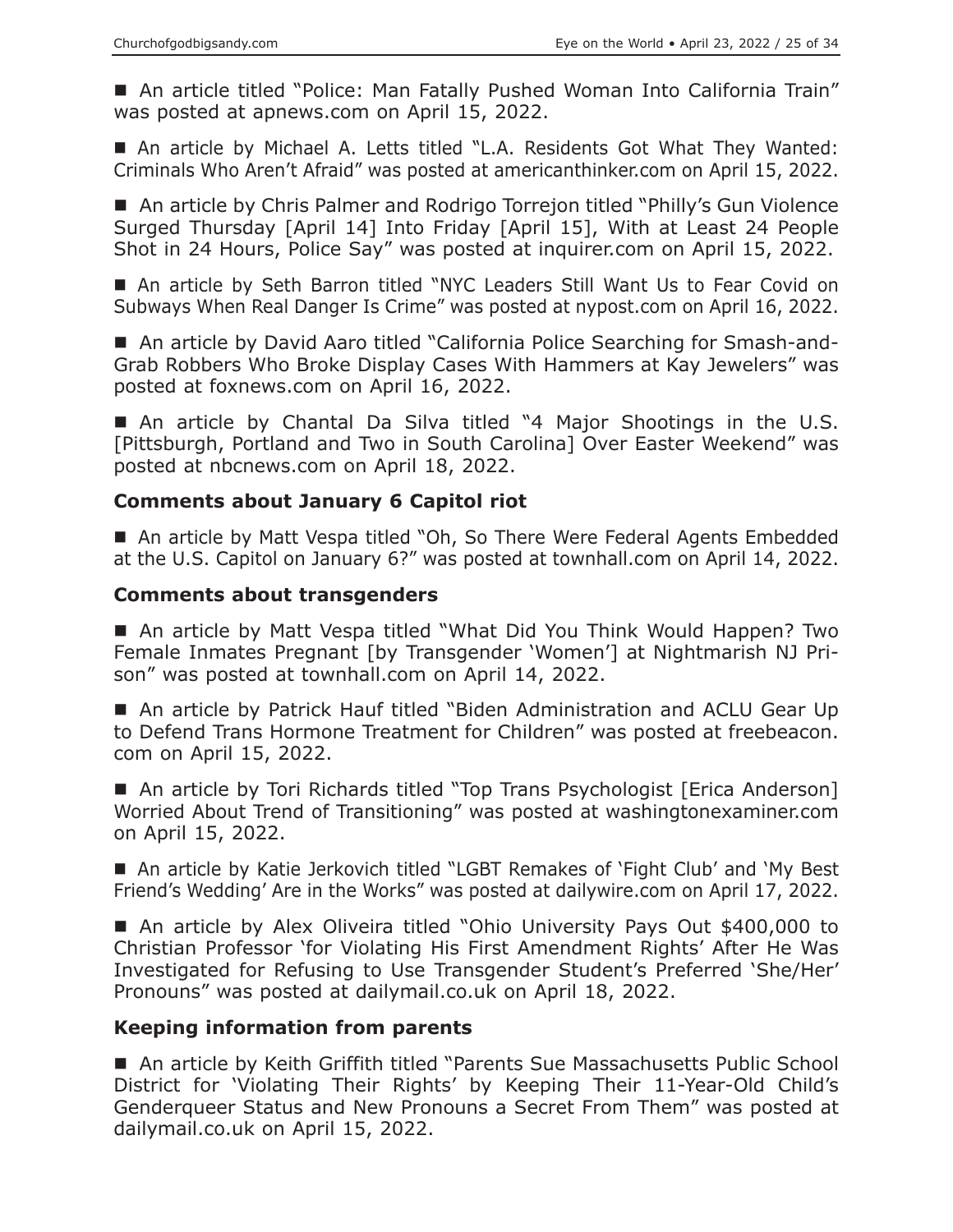# **Florida's anti-grooming bill**

■ Looking back to March 2022, an article by DeClan Leary titled "Florida's Anti-Grooming Bill [Grooming Is Building an Emotional Relationship of Trust With a Child to Manipulate or Exploit Them]" was posted at theamericanconservative.com on March 12, 2022.

■ An article by Nick Monroe titled "Most Americans Still Approve of Florida's Anti-Grooming Law Despite the Left's Smear Campaign: Poll" was posted at thepostmillennial.com on April 18, 2022.

# **Disney resists Florida anti-grooming bill**

 An article titled "Disney, Built on Fairy Tales and Fantasy, Confronts the Real World [by Wading Into Cultural Issues]" was posted at dnyuz.com on April 17, 2022.

 An article by David Ng titled "Report: Disney Labeled Tinker Bell and Captain Hook as 'Potentially Problematic' for Perpetuating Negative Stereotypes" was posted at breitbart.com on April 18, 2022.

■ An article by John F. Trent titled "Disney Renews 'The Proud Family: Louder and Prouder' for Second Season; Show Is at Center of Disney's 'Not-at-All-Secret Gay Agenda' Aimed at Children" was posted at boundingintocomics.com on April 18, 2022.

# **Florida reacts toward Disney**

■ An article by Arian Campo-Flores and Robbie Whelan titled "Florida Gov. DeSantis Seeks to End Walt Disney World's Special Tax District" was posted at wsj.com on April 19, 2022.

■ An article by Tristan Justice titled "DeSantis Ups the Ante in Disney's War on Families by Announcing Efforts to Nuke Mickey Mouse's Special Privileges" was posted at thefederalist.com on April 19, 2022.

# **Other states react to Florida**

■ An article by Chris Bianchi titled "[Colorado Governor Jared] Polis Offers Disney, Twitter New Headquarters in Colorado" was posted at 9news.com on April 19, 2022.

■ An article by Jennifer Rubin titled "Take a Lesson From Jared Polis, Democrats" was posted at washingtonpost.com on April 20, 2022.

# **Kids programming to rival Disney**

■ Looking back to March 2022, an article by Jarryd Jaeger titled " 'Daily Wire' [News Outlet] Launches Kids Programming to Rival Disney" was posted at thepostmillennial.com on March 30, 2022.

# **Comments about Tony Dungy**

 An article by Adam B. Coleman titled "Tony Dungy Is Right: Troubled Kids Don't Just Need Better Schools—They Need Fathers" was posted at thefederalist.com on April 15, 2022.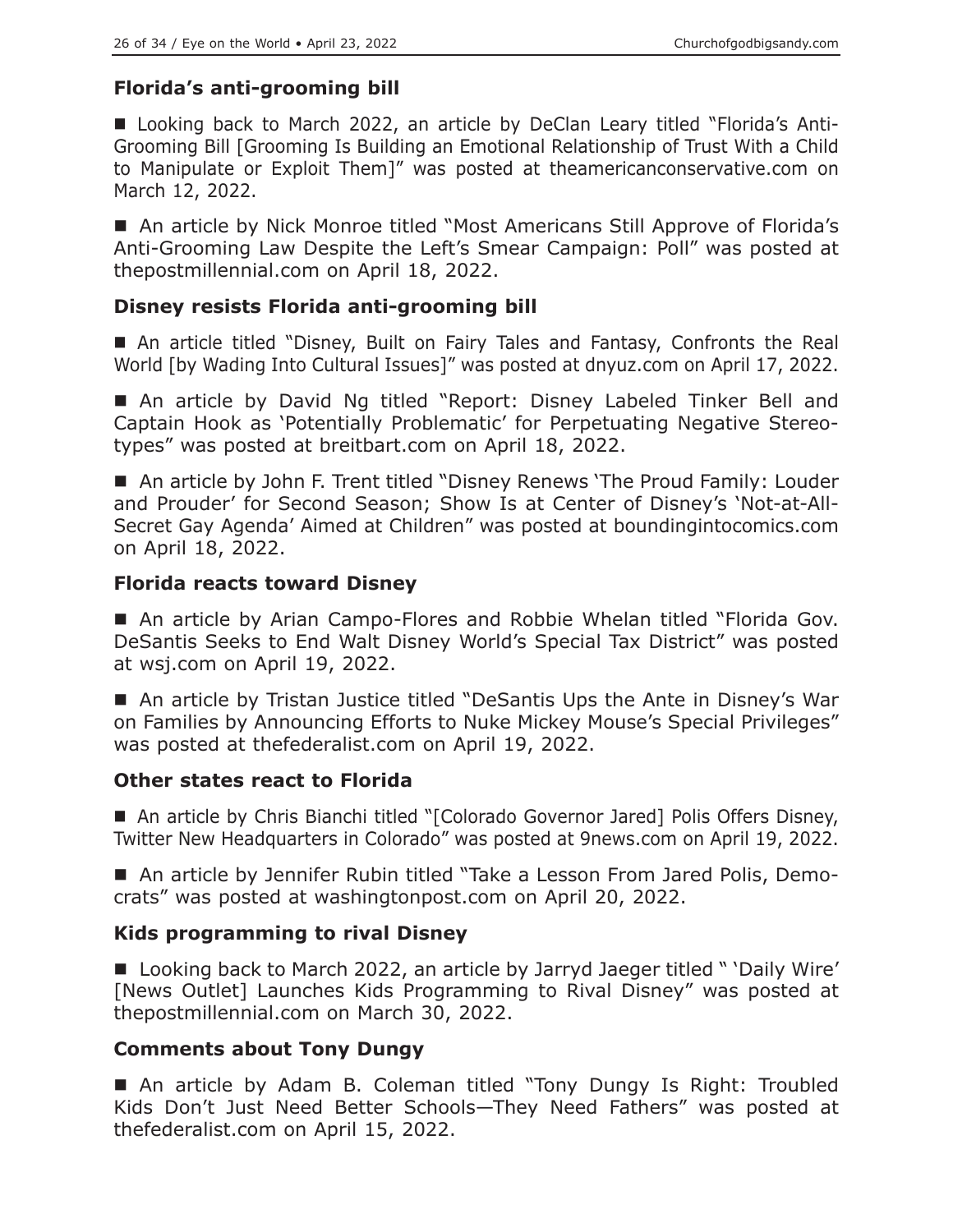## **Comments about Winsome Sears**

■ An article by Ian Hanchett titled "[Winsome] Sears: The Rich Already Get to Decide What Their Kids Are Taught, Everyone Else Should Have That Power" was posted at breitbart.com on April 12, 2022.

#### **Comments about racism and white supremacy**

■ An article by Alex Parker titled "[Madison, Wisconsin] Public Library Hosts a Dance Class for the Elderly—No Whites Allowed" was posted at redstate. com on April 17, 2022.

■ An article by Ibram X. Kendi titled "The Danger [White-Supremacist Ideology] More Republicans Should Be Talking About" was posted at theatlantic.com on April 16, 2022.

■ An article by Matt McNulty titled "Boston University Professor Ibram X. Kendi Declares Republicans 'The Party of White Supremacy' and Claims Conservative Efforts to Limit Teaching of Critical Race Theory Are Really 'Grooming' Children to Become Racist" was posted at dailymail.co.uk on April 18, 2022.

■ An article by Diana Evans titled "[Actress] Viola Davis on Hollywood: 'You Either Have to Be a Black Version of a White Ideal, or You Have to Be White' " was posted at theguardian.com on April 18, 2022.

#### **Comments about critical race theory**

■ An article by Landon Mion titled "Florida DOE Rejects [41% of] Math Textbooks Over Inclusion of CRT" was posted at townhall.com on April 16, 2022.

#### **Comments about crimes against Asian citizens**

■ An article by Ryan General titled "Arrest Warrants Issued for Two NYC Men Suspected of Targeting, Breaking Into Asian Homes in Newton [Massachusetts]" was posted at nextshark.com on April 15, 2022.

#### **Comments about crimes against Black citizens**

■ An article by Andrea Blanco titled "Three White Men Who Killed Ahmaud Arbery Will Be Sentenced for Federal Hate Crimes in August: Father, Son and Neighbor Who Chased the Young Black Man Are Already Serving Life Sentences" was posted at dailymail.co.uk on April 20, 2022.

#### **Comments about Marxist BLM corporation**

■ An article by Sean Campbell titled "Black Lives Matter Secretly Bought a \$6 Million House Allies and Critics Alike Have Questioned Where the Organization's Money Has Gone" was posted at nymag.com on April 4, 2022.

■ An article by Mike Gonzalez titled "Black Lives Matter Leaders Aren't Capitalist Converts, They Sitll Want to Dismantle the U.S." was posted at foxnews.com on April 14, 2022.

■ An article by Robyn Dolgin titled "Black Lives Matter Claims 'Racism' Over [Accurate] News of Spending Sprees" was posted at americanthinker.com on April 15, 2022.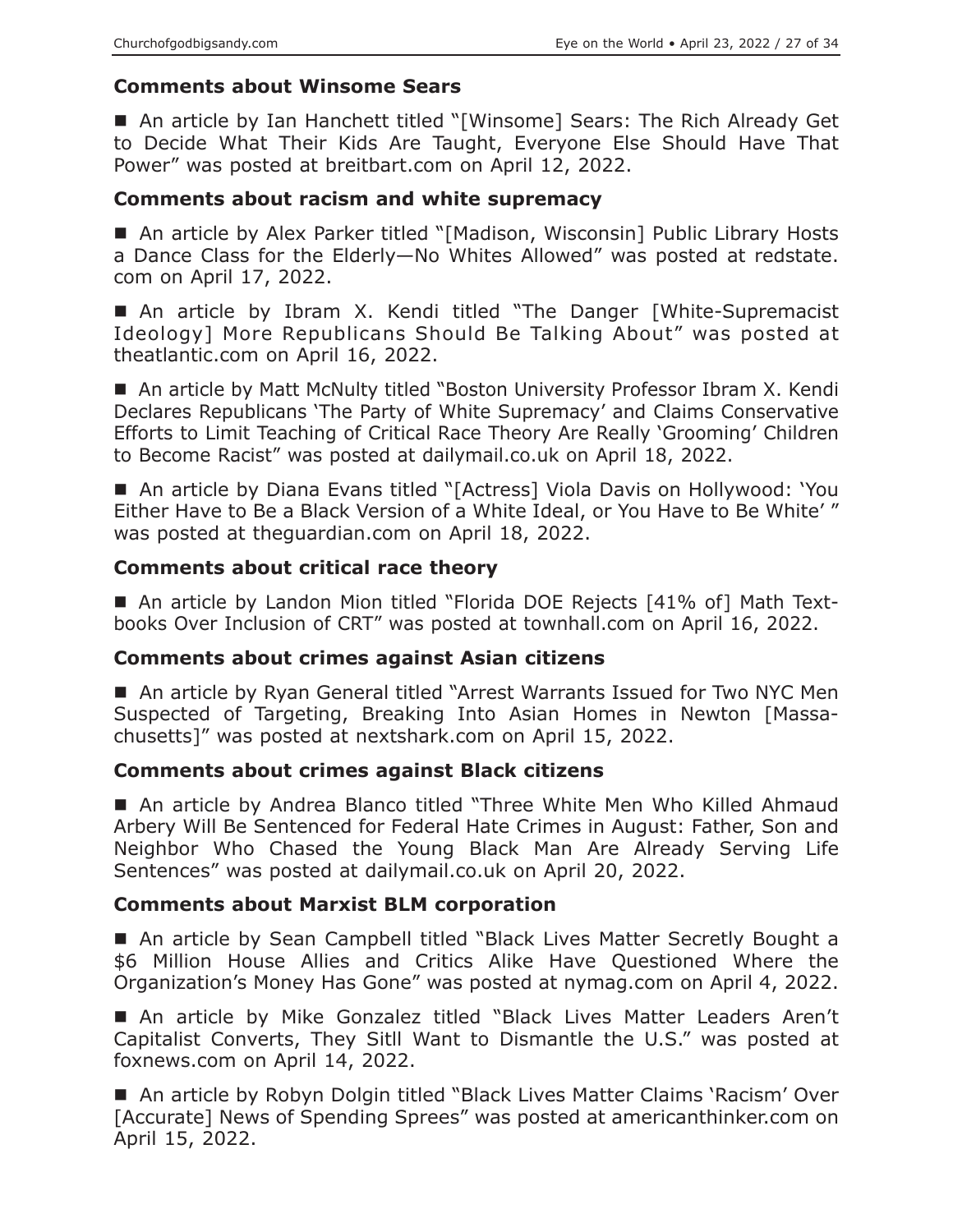■ An article by Andrew Kerr titled "BLM PAC Burned Through Almost All Its Cash Reserves in the First Quarter" was posted at washingtonexaminer.com on April 18, 2022.

■ An article by Janon Fisher titled "Black Lives Matter Is Blamed for 32% Spike in Murders of African-Americans in Wake of George Floyd's Killing as Experts Claim Protests Scared-Off Cops and Worsened Crime Spiral" was posted at dailymail.co.uk on April 19, 2022.

■ An article by Melissa Koenig titled "Wild Video Shows Black Cop Punching Black BLM Protester Who Lunged at Him and Called Him a 'Pig' During Pittsburgh Rally" was posted at dailymail.co.uk on April 20, 2022.

# **Comments about police misconduct**

 An article by Ashley Luthern titled "A Milwaukee Man Spent 24 Years in Prison for Crimes He Didn't Commit; Now a State Board Says He Should Get \$1 Million" was posted at json.com on April 15, 2022.

■ An article by Noah A. McGee titled "Miami Police Officer Convicted in the Rough Arrest of a Black Woman Who Called for Help" was posted at theroot.com on April 15, 2022.

 An article by Tori Yorgey titled "Wilkinsburg [Pennsylvania] Police Officer Accused of Assaulting Protesters Marching for Jim Rogers [Who Killed by Police Six Months Ago]" was posted at wtae.com on April 16, 2022.

# **Contrasting views about mRNA technology**

■ Looking back to January 2022, an article by Maike Hickson titled " 'They Are Toxic': mRNA Inventor Dr. Robert Malone Warns Covid Vaccines 'Don't Work' " was posted at lifesitenews.com on Jan. 14, 2022.

■ An article by Luke Andrews titled "Cancer Vaccine Using Same mRNA Technology as in Covid Jabs Could Be a 'Game-Changer'—Experts Says" was posted at dailymail.co.uk on April 18, 2022.

# **New CDC Center for pandemics**

■ An article by Craig Bannister titled "New CDC Center to Predict Pandemics, Provide 'Outbreak Analytics and Science for Real-Time Action' " was posted at cnsnews.com on April 19, 2022.

# **Pandemic regulations had negative consequences**

■ An article by Aladaire Fleitas titled "Study: States With Stricter Lockdowns Didn't Reduce Covid, but Did Hurt Americans More" was posted at thefederalist.com on April 15, 2022.

# **New covid approach?**

■ An article by Jared S. Hopkins titled "Officials Adopt New Message on Covid-19 Behaviors: It's Your Call" was posted at wsj.com on April 17, 2022.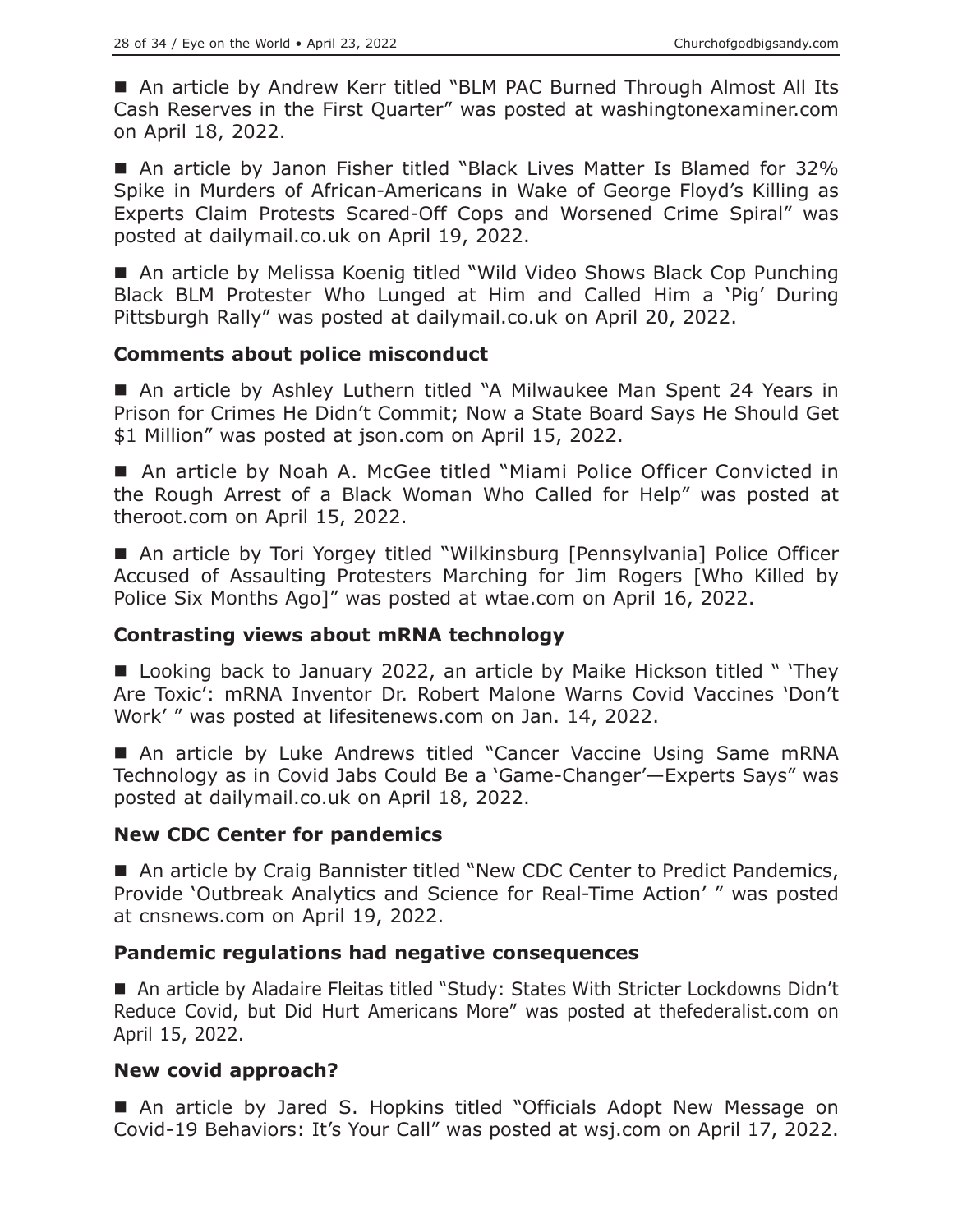# **Comments about vaccine mandates**

■ An article by Katie Pavlich titled "The Biden Medical State Still Won't Rule Out Vaccine Mandates for Travel" was posted at townhall.com on April 18, 2022.

■ An article by Hannah Bleau titled "[Professional Baseball] Red Sox Pitcher [Tanner Houck] to Miss Toronto Game Over Vax Mandates: 'I Think It's a Personal Choice' " was posted at breitbart.com on April 18, 2022.

■ An article by Ryan Glasspiegel titled "Unvaccinated Mel Kiper Jr. Will Cover NFL Draft 2022 for ESPN Remotely" was posted at nypost.com on April 18, 2022.

# **Comments about vaccines**

■ An article by Adrianna Rodriguez titled "Already Got Covid? Vaccines, Boosters Up to 68% Effective Against Hospitalization From Reinfection, CDC Study Shows" was posted at usatoday.com on April 15, 2022.

■ An article by Dr. Joseph Mercola titled "A Staggering Number of Athletes Collapsed This Past Year" was posted at mercola.com on April 19, 2022.

■ An article by Lauren Neergaard titled "Moderna Announces Step Toward Updating Covid Shots for Fall" was posted at apnews.com on April 19, 2022.

# **Comments about masks**

■ An article by Staff titled "Broadway Theaters Extend Mask Mandate Through May 31" was posted at breitbart.com on April 15, 2022.

■ An article by Jenny Beth Martin titled "Never Ending Mask Mandates Bode Well for Republican Midterms" was posted at townhall.com on April 16, 2022.

 An article by Hannah Bleau titled "Coronavirus Forever: Philadelphia Is Bringing Back Indoor Mask Mandate" was posted at breitbart.com on April 12, 2022.

 An article by Hannah Bleau titled "Philadelphia's Indoor Mask Mandate Officially Returns" was posted at breitbart.com on April 18, 2022.

■ An article by Justin George titled "[Washington D.C.] Metro Drops Mask Mandate After 700 Days, and Unease Follows" was posted at washingtonpost.com on April 19, 2022.

■ Sense [Which Many People Question], That Would Not Make It Legal" was posted at townhall.com on April 20, 2022.

■ An article by Ben Shapiro titled "The Covid-19 Authoritarians Panic Over the End of the Mask Mandates" was posted at townhall.com on April 20, 2022.

# **Comments about masks in schools**

■ An article by Staff titled "Homeschooling Numbers Remain Highly Elevated Despite Public Having Reopened, Dropped Mask Mandates" was posted at justthenews.com on April 16, 2022.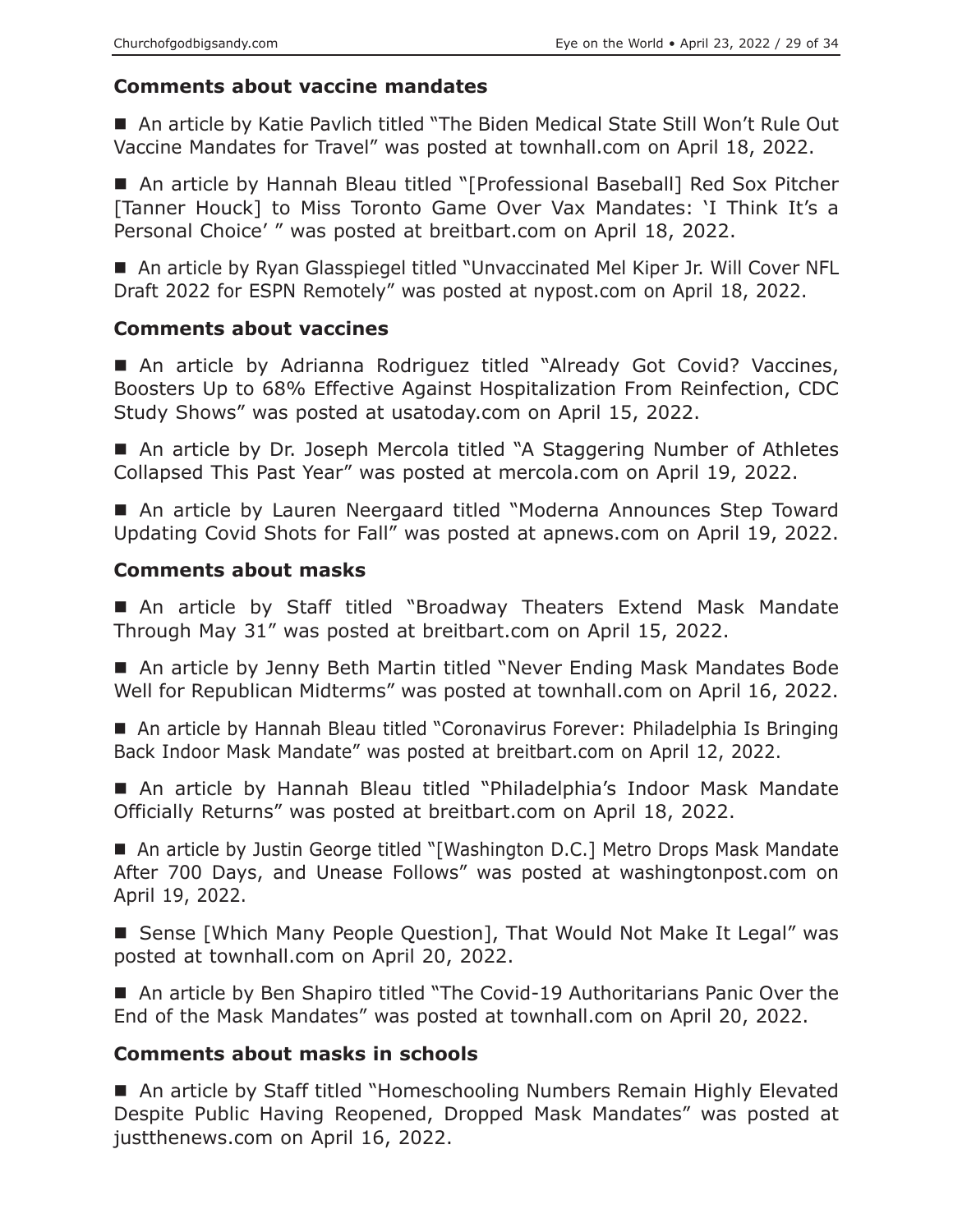■ An article by Elizabeth Reyer and Emily Hamer titled "Masks Will Continue to Be Required in Madison [Wisconsin] School District Through May" was posted at madison.com on April 16, 2022.

 An article by Jack Newman, Stephen Lepore and Morgan Phillips titled "Now Let Our Toddlers Drop Their Masks Too [After Judge Lifts Mask Mandate on Airplanes]; Calls Grow for New York's Under-Fives to Be Freed From Face Coverings After Judge Voids Transport Mandate" was posted at dailymail. co.uk on April 19, 2022.

## **Comments about masks at colleges**

■ An article by Marcy Jones and Rob Polansky titled "Masks Return to Parts of the UConn Campus" was posted at wfsb.com on April 18, 2022.

# **Comments about masks for on planes**

 An article by Zeke Miller and David Koenig titled "CDC Extends Travel Mask Requirement to May 3 as Covid Rises" was posted at apnews.com on April 13, 2022.

■ An article by Curt Anderson titled "Florida Judge Voids U.S. Mask Mandate for Planes, Other Travel" was posted at apnews.com on April 18, 2022.

■ An article by Katie Pavlich titled "TSA, Airlines and Amtrak Drop Mask Mandates Within Hours of Court Ruling" was posted at townhall.com on April 19, 2022.

 An article by Craig Bannister titled "FAA: Unruly Airline Passenger Incidents Skyrocketed 3,168 Percent in 2021 as Travelers Rebelled Against Mask Mandate" was posted at cnsnews.com on April 19, 2022.

 A Reuters article by Jeff Mason, Trevor Hunnicut and David Shepardson titled "Biden Administration Will Appeal Lifting of Mask Mandate, If CDC Agrees" was posted at reuters.com on April 20, 2022.

# **Recent New York Times article about rejecting God**

■ An article by Shalom Auslander titled "In This Time of War, I Propose We Give Up God" was posted at nytimes.com on April 15, 2022.

■ An article by Michael Brown titled "From Time [Magazine's Headline] 'Is God Dead?' in 1966 to the New York Times' Call to 'Give Up God' Today" was posted at townhall.com on April 18, 2022.

■ Looking back to April 1966, a large front-page headline (with an accompanying article by John Elson) titled "Is God Dead?" was published on April 8, 1966.

■ Looking back to June 1971, a large front-page headline (with an accompanying letter from the publisher) titled "The Jesus Revolution" was published on June 21, 1971.

# **Comments about HBO fictional show about Lakers**

■ An article by Kareem Abdul-Jabbar titled "[HBO Fictional Show Called] 'Winning Time' Isn't Just Deliberately Dishonest, It's Drearily Dull" was posted at kareem.substack.com on April 19, 2022.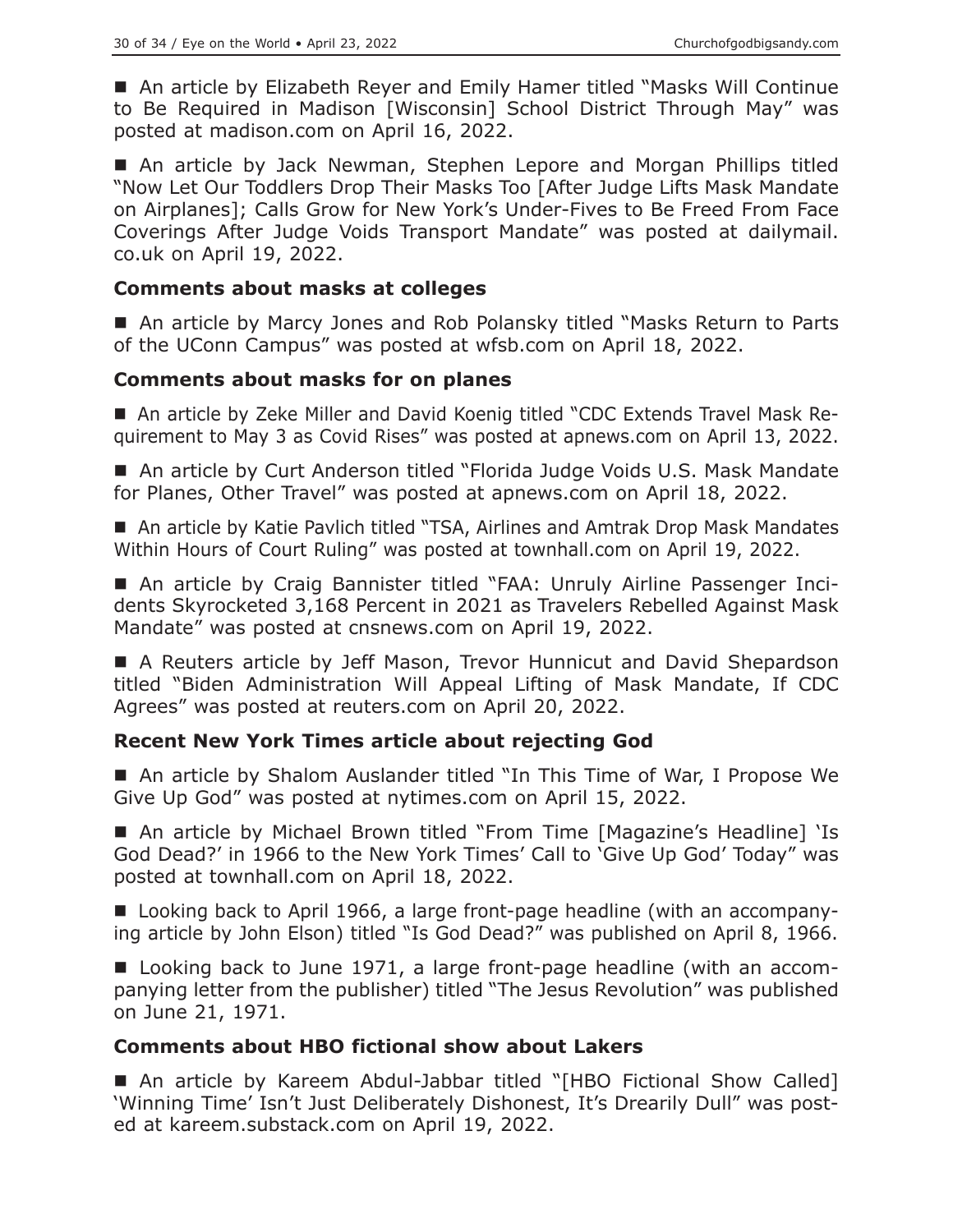■ An article by Ramona Shelburne titled "Jerry West Demands Retraction, Apology Over Portrayal in HBO Series 'Winning Time' " was posted at espn. com on April 19, 2022.

## **Comments about Netflix losses**

■ An article by James Gant titled "Netflix Is Losing '\$6.25 Billion a Year' as Users Flock to Illegal Password-Sharing Marketplaces Offering Its Top \$19.99 a-Month Package for Just \$1—Disney+ and HBO Are Also Being Ripped Off" was posted at dailymail.co.uk on April 18, 2022.

 An article by Sarah Whitten titled "Netflix Shares Crater 25% After Company Reports It Lost Subscribers for the First Time in More Than 10 Years" was posted at cnbc.com on April 19, 2022.

■ An article by David Ng titled "Netflix Nightmare: Stock Craters, 200,000 Subscribers Loss, Predicts Losing 2 Million More This Year" was posted at breitbart.com on April 19, 2022.

 An article by Ben Zeisloft titled "Tuned Out: Netflix Shares Plunge as Subscribers Flee: Elon Musk Blames 'Woke Mind Virus' " was posted at dailywire.com on April 19, 2022.

# **Comments about AppleTV+ losses**

■ An article by Alexandra Steigrad titled "Jon Stewart's New [Woke] Show on AppleTV+ Is Reportedly a Flop [Losing 78 Percent by Its Fifth Episode]" was posted at nypost.com on April 18, 2022.

#### **Comments about CNN+ losses**

■ An article by Brigid Kennedy titled "The CNN+ Woes Continue" was posted at theweek.com on April 19, 2022.

#### **Comments about the Obamas in media**

■ An article by Ashley Carman and Lucas Show titled "Obamas to Leave Spotify, Seek Podcast Deal Elsewhere" was posted at bloomberg.com on April 20, 2022.

■ An article titled "Barack Obama Takes On a New Role: Fighting Disinformation" was posted at nytimes.com on April 20, 2022.

 An article by Wendell Husebo titled "Barack Obama Embraces 'New Role': Promoting Censorship" was posted at breitbart.com on April 20, 2022.

# **Other comments about the media**

■ An article by Eddie Scarry titled "Washington Post's Aaron Blake Defends Groomers in Public Schools" was posted at thefederalist.com on April 14, 2022.

■ An article by Gabriel Hays titled "Washington Post Fact-Checker Declines to Give Biden 'Pinocchios' for Blaming 70% of Inflation on Putin" was posted at foxnews.com on April 15, 2022.

■ An article by Tim Graham titled "Networks Skip Sentencing of Gay Democrat Mega-Donor [Ed Buck] in Meth Overdose Deaths" was posted at newsbusters. org on April 16, 2022.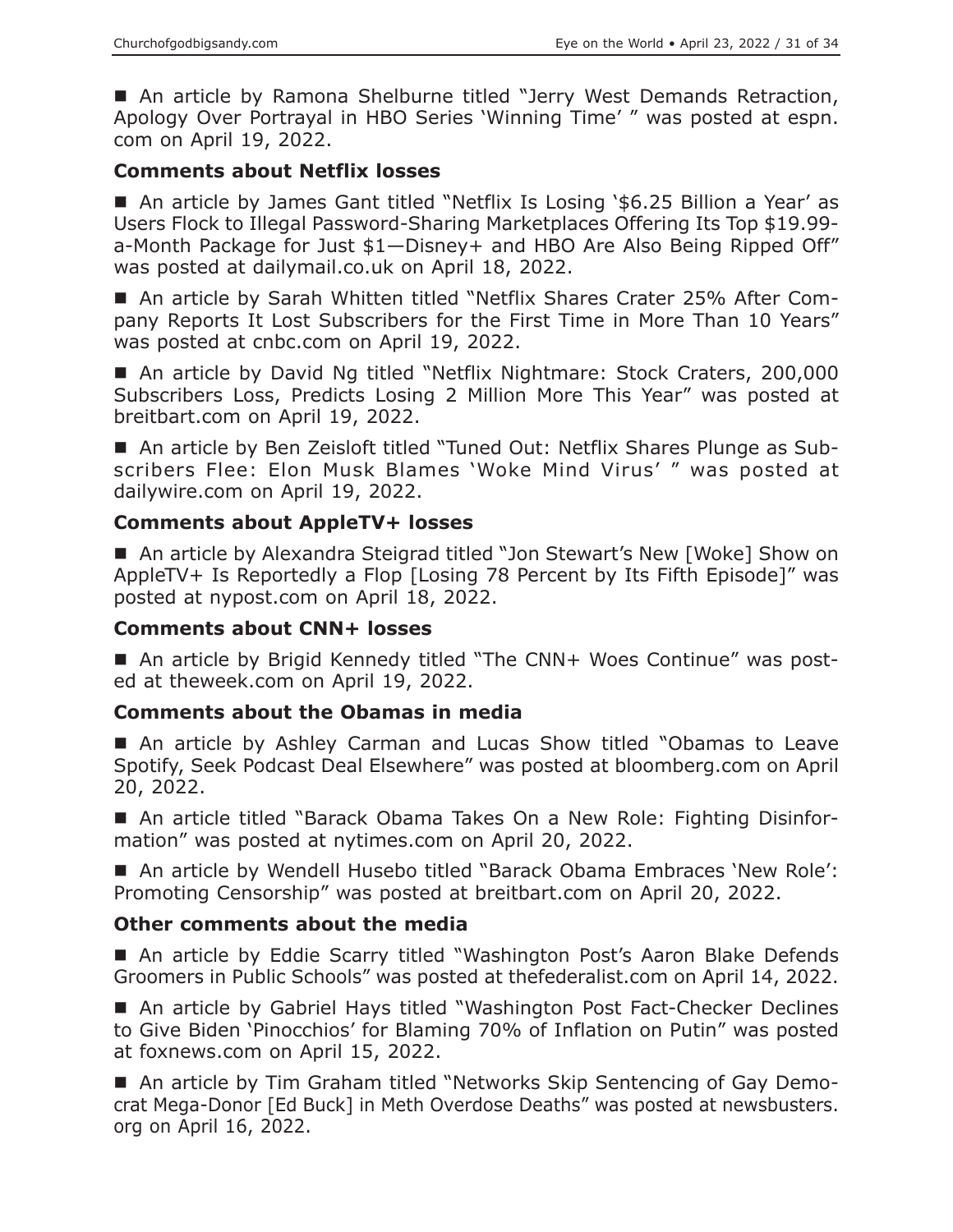■ An article by Rebecca Downs titled "2017 Clip of 'Morning Joe' Host [Mika Brzezinski] Claiming Media's Job Is to 'Control What People Think' Makes the Rounds" was posted at townhall.com on April 16, 2022.

■ An article by Ryan Saavedra titled "Former Twitter CEO Jack Dorsey Claims He Witnessed Incident Where CNN Tried to Falsify News" was posted at dailywire.com on April 18, 2022.

■ An article by Kristine Parks titled "Washington Post Slams Biden's Failed Promise to Ukrainian Refugees: 'Embarrassment' to America" was posted at foxnews.com on April 19, 2022.

 An article by Steve McCann titled "The Regime Media's Quandary: By Exposing Joe Biden They Exonerate Donald Trump" was posted at americanthinker. com on April 20, 2022.

# **Democrats worried about Kamala Harris**

■ Looking back to April 2021, an article by Liz Peek titled "Border Crisis Torches Kamala Harris's Presidential Prospects" was posted at thehill.com on April 28, 2021.

■ An article by Steven Nelson titled "Biden Reportedly Told Barack Obama He's Seriously Running in 2024" was posted at nypost.com on April 19, 2022.

# **Biden's mental capacity**

■ An article by Alex Hammer and Morgan Phillips titled "Moment a Confused Looking Biden Sticks Out His Hand and Appears to Shake Thin Air After Falsely Claiming in Speech That He Had Also Been a 'Full Professor' at UPenn for Four Years" was posted at dailymail.co.uk on April 14, 2022.

■ An article by Steven Klein titled "Fact Check: No, Biden Didn't Shake Hands With Thin Air; Wasn't Confused" was posted at ibtimes.co.in on April 15, 2022.

 An article by John F. Trent titled "Star Trek Actress Kirstie Alley Claims Elder Abuse Is Being Committed Against President Joe Biden After He Shakes Hand With an Imaginary Person" was posted at themix.net on April 18, 2022.

■ An article by Kyle Morris titled "Russia Accuses Biden of Having Dementia" was posted at foxnews.com on April 19, 2022.

# **Biden and Harris supporters and detractors**

 An article by Staff titled "Sen. Bernie Sanders: 'Now Is the Time for Radical Action on Behalf of the Working Class' " was posted at cnsnews.com on April 11, 2022.

■ An article by Joel B. Pollak titled "[San Francisco] Columnist [Eric Ting]: 'Painfully Obvious [Gavin] Newsom Wants to Run for President" was posted at breitbart.com on April 15, 2022.

 An article by Brian Niemietz titled "Rep. Ilhan Omar Sees Christians Singing on a Plane; Wonders What Would Happen if Muslims Did the Same" was posted at nydailynews.com on April 17, 2022.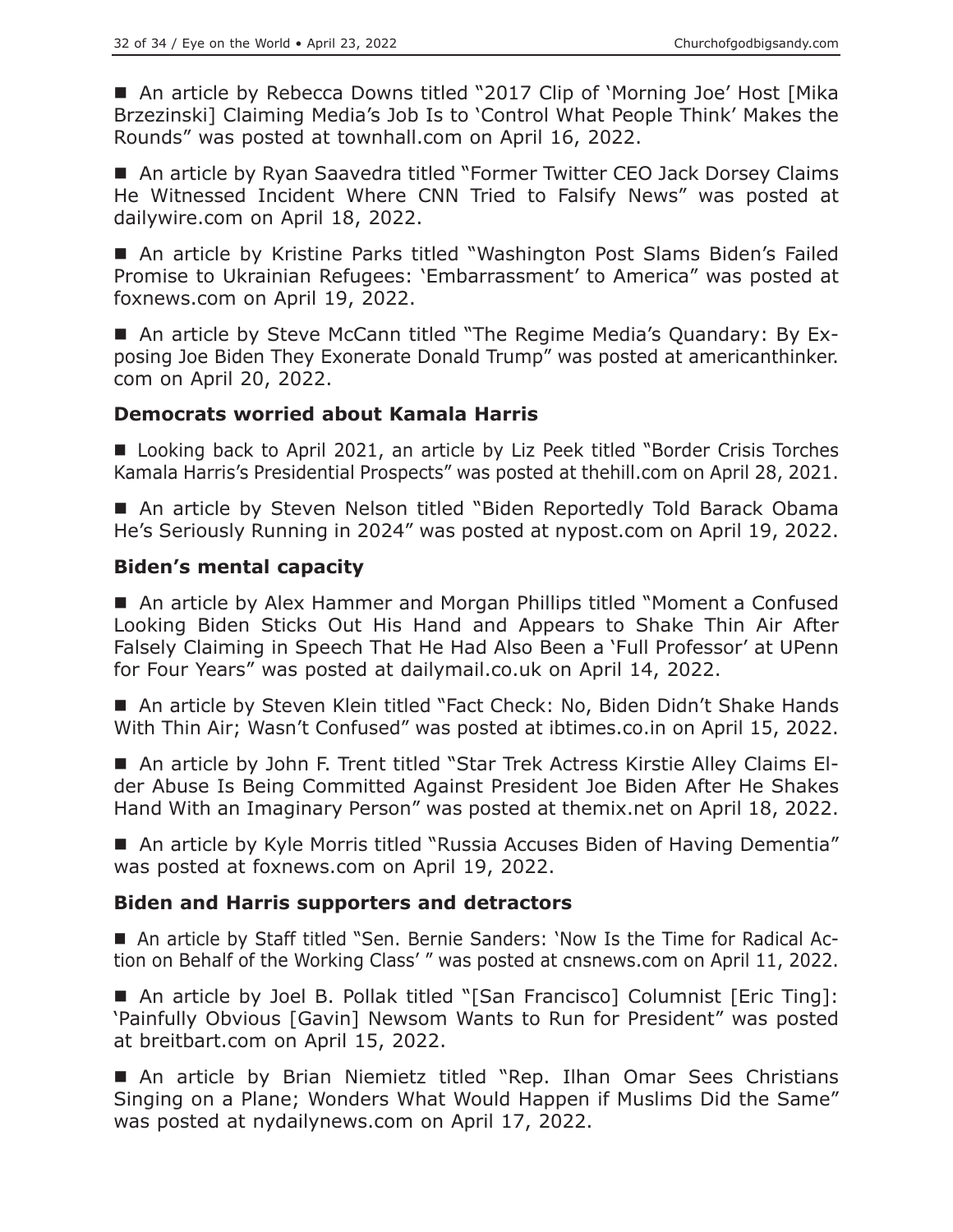An article by Natasha Anderson, Lauren Lewis and Elmira Tanatarova titled "Squad Member Ilhan Omar Slams 'Conservative Snowflakes' for Having 'A Complete and Glorious Meltdown' After She Was Mocked for Attacking Video of Christian Pastor Singing on a Plane" was posted at dailymail.co.uk on April 18, 2022.

 An article by Joshua Caplan titled "Report: Business Executives Want Joe Manchin to Run Against Biden as Republican in 2024" was posted at breitbart.com on April 18, 2022.

 An article by Brian Schwartz titled "Billionaire [Nelson] Peltz Draws GOP Megadonors to \$5,000-a-Plate Fundraiser for Democrat Sen. Joe Manchin" was posted at cnbc.com on April 18, 2022.

■ An article by Amanda Prestigiacomo titled " 'The Democratic Party Left Me': Lifelong Democrat [La'Ron Singletary], Former [Rochester, New York] Police Chief Changes Parties, Makes Run for Congress" was posted at dailywire.com on April 19, 2022.

■ An article by Dillon Burroughs titled "Elizabeth Warren Predicts Democrats Facing 'Big Losses' in November Midterms" was posted at dailywire.com on April 19, 2022.

■ An article by Joe Schoffstall and Cameron Cawthorne titled "Maxine Waters Pay Daughter Another \$24,000 in Campaign Cash, Adding to \$1.2 Million in Previous Payments" was posted at foxnews.com on April 15, 2022.

■ An article by Cameron Cawthorne titled "Clyburn Inc: South Carolina Dem Showers Family Members With Over \$200,000 From Campaign Funds" was posted at foxnews.com on April 19, 2022.

#### **Comments about conservatives**

■ An article by Jacob Bliss titled "[New Hampshire] Republican Matt Mowers Announces Record Election Cycle Fundraising Haul" was posted at breitbart. com on April 15, 2022.

■ An article by Brigid Kennedy titled "84 Percent of GOP Voters Say the World Would Be Better Off if Biden Weren't in Office; 83 Percent Say the Same of Putin" was posted at theweek.com on April 18, 2022.

 An article by Pam Key titled "[Democratic Strategist James] Carville: Majority of Republicans Are 'Weirdos' in the 'Twilight Zone' " was posted at breitbart.com on April 19, 2022.

#### **Trump supporters and detractors**

■ An article by Rob Crilly and Nikki Schwab titled "Trump Officially Endorses J.D. Vance in the Ohio Senate Race: Ex-President Admits Hillbilly Elegy Author 'Said Some Not So Great Things About Me in the Past' but Is Now the Best Chance of Winning" was posted at dailymail.co.uk on April 15, 2022.

■ An article by Paul Steinhauser titled "Trump Hauled in \$19 Million the Past Three Months and Has \$124 Million in His Coffers" was posted at foxnews. com on April 19, 2022.